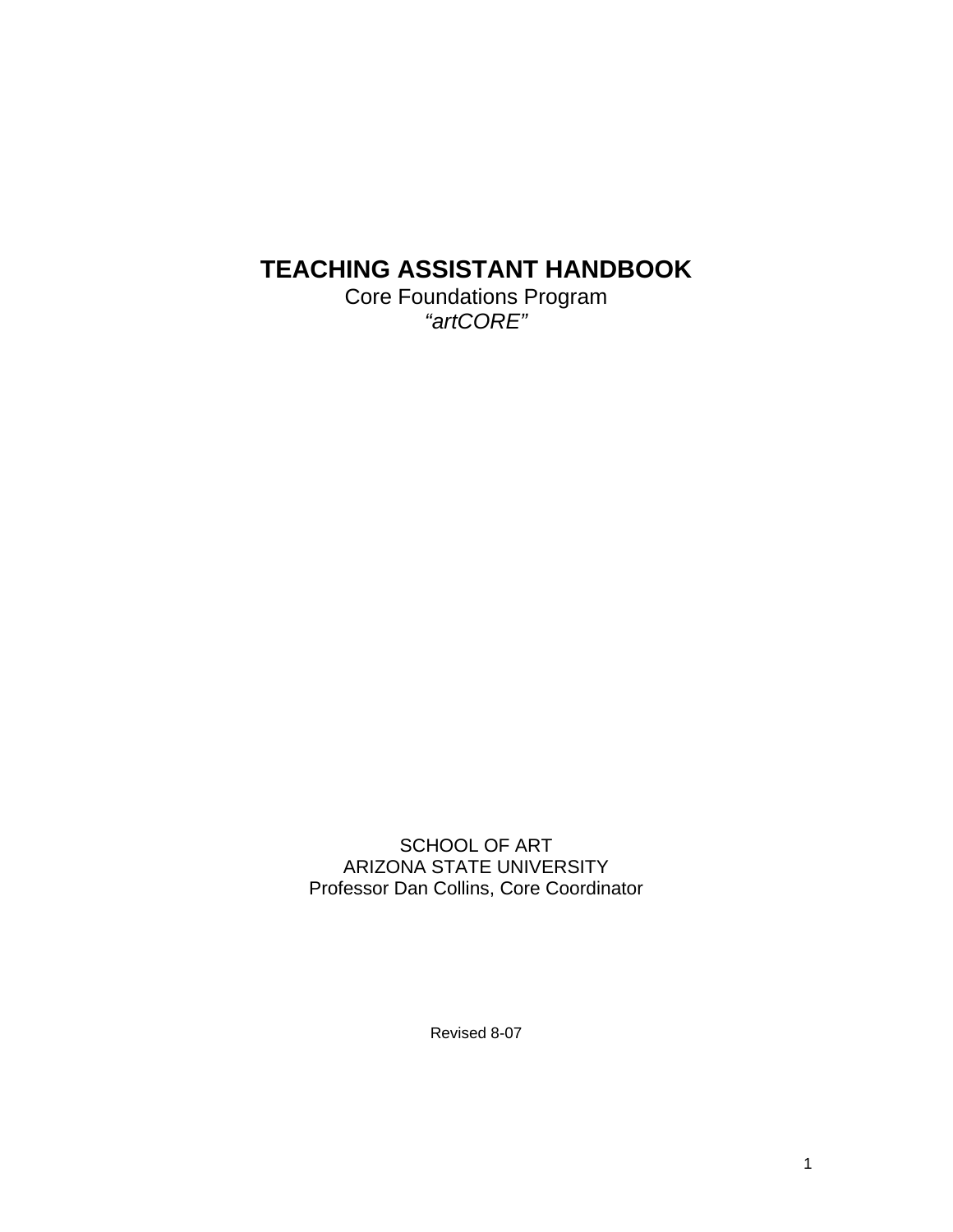| <b>Table Of Contents</b>                                 |           |
|----------------------------------------------------------|-----------|
| You The Teacher                                          | 3         |
| How To Begin Preparing                                   | $3 - 5$   |
| <b>Syllabus Guidelines</b>                               | 6         |
| Sample Problem Worksheet                                 |           |
| <b>Teaching Tips</b>                                     | 8         |
| Grading                                                  | 9         |
| <b>Key Distribution</b>                                  | 10        |
| Goals Of The Core Program                                | $11 - 12$ |
| <b>Teaching Assistant Selection</b>                      | $13 - 14$ |
| <b>General Departmental Responsibilities</b>             | 15-16     |
| Core TA Requirements And Responsibilities                | $17 - 19$ |
| <b>Sexual Harassment</b>                                 | 20        |
| <b>Student Resources</b>                                 | 21        |
| Media Services                                           | 22        |
| School Of Art Installation Proposal Form                 | 23        |
| University Request Form For Placing Temporary Artworks   | 24        |
| Core Safety And Emergency Procedures Pages               |           |
| http://www.asu.edu/cfa/wwwcourses/art/SOACore/safety.htm |           |
| In Case Of EmergencyDial 911                             |           |
|                                                          |           |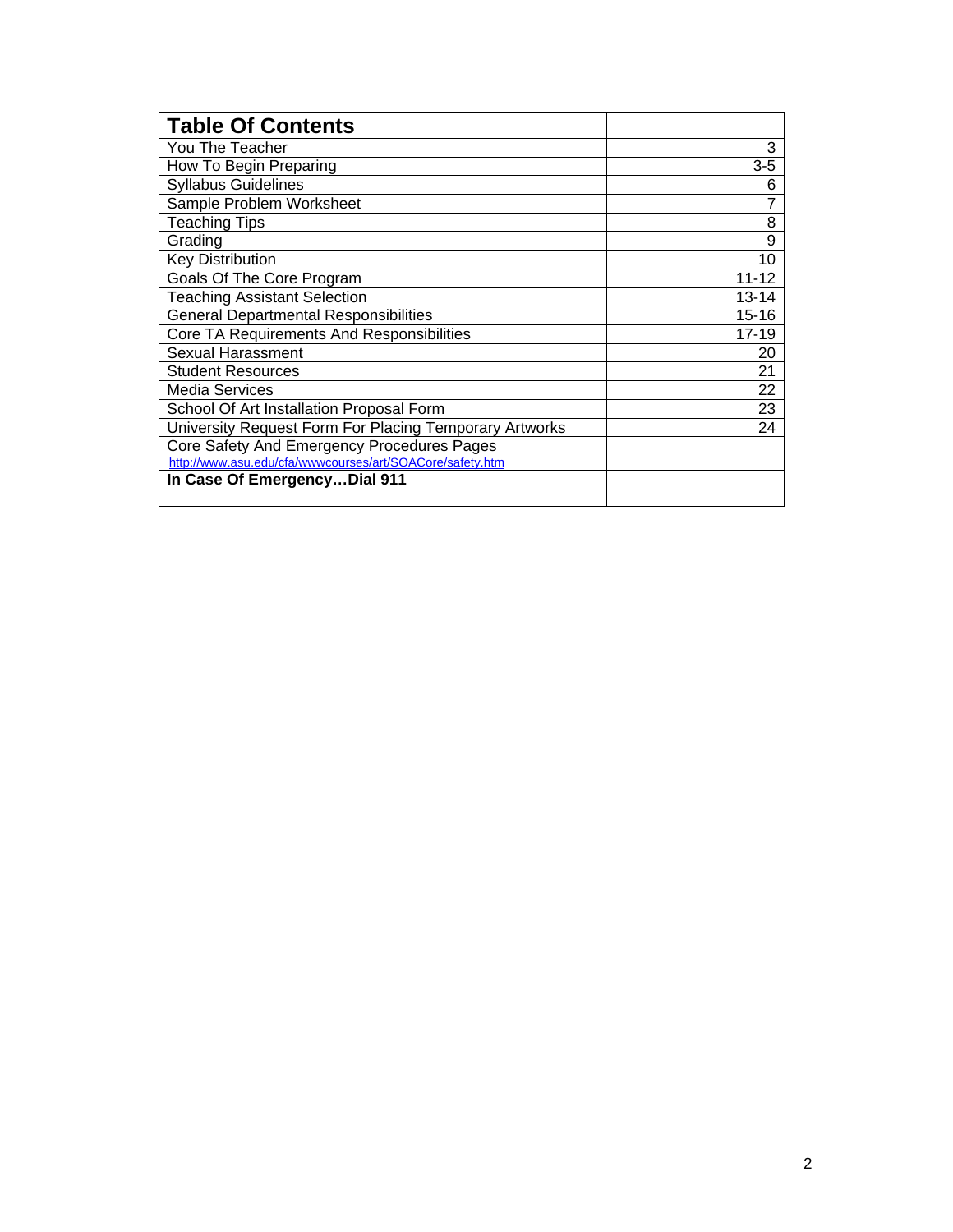School of Art Teaching Assistant Handout #1 Dan Collins, Core Coordinator

# **YOU THE ARTIST/TEACHER**

O.K., it's your turn to be the teacher. For some of you, this will be nothing new. But for others, this new role may demand a reappraisal of certain basic assumptions and behaviors. Your new position may require a review of various academic and professional resources, a consideration of your own background as a student, a hard look at your work habits and time management skills, some thought as to your willingness to work as part of a team, a careful judgment about your capacity to give and receive…and, most importantly, a reflection upon your current needs and desires as an artist. (whew!) Remember, you are performing a valuable service for a large number of people. The students need you. The School of Art needs you. You are an essential component of the art community. Welcome! And thank you for agreeing to be part of our team.

## **HOW TO BEGIN PREPARING**

There are a number of things you can work on before the start of the semester. Here's a few:

- **1. Turn in a key request** to the Main School of Art Office. There's a form in the file slot on the door of the teacher's lounge in the Main Art Office. The SOA office will need to send in the request to the Key Shop at the Physical Plant (you can't do it yourself). In normal times, this is a day or two turn-around. In busy times (like at the beginning of the semester), this could take up to a coupla weeks. So plan ahead. See Handout #6 for further details.
- **2. Course Outline.** The Course Outline (available electronically and in hard copy) should serve as a general guide for the design of your course. One of the challenges for you is to interpret this material in a way that both addresses the content objectives of the Outline *and* satisfies the need to "personalize" your course. I have written the Course Outlines (for 2D, Color, 3D, and 4D) in such a way as to encourage interpretation on the part of the instructor. What I am interested in is the stated *objectives* for each assignment and the developmental sequence from project to project (a logical progression…not a slavish set of incremental steps). How you solve the particulars is up to you. Having said this, I am completely open to alternative sequences or new ways to approach the material. Just talk to me.
- **3. The artCORE website and Textbooks.**:
	- a. Our primary teaching resource is the Core web site http://www.asu.edu/cfa/wwwcourses/art/SOACore to which I hope you will eventually add some of your own materials.
	- b. You be given an "examination copy" of the textbook for your course (don't run out and buy your own…they range upwards of \$80!). 2-D, 3-D, and 4D will use *Launching [the Imagination](http://www.amazon.com/Launching-Imagination-Comprehensive-Concepts-CD-ROM/dp/0072878738/ref=pd_bbs_sr_1/103-8450523-8791857?ie=UTF8&s=books&qid=1187898057&sr=8-1)* by Mary Stewart. The Color course uses *[Color](http://www.amazon.com/Color-Workbook-2nd-Becky-Koenig/dp/0131955772/ref=pd_bbs_sr_1/103-8450523-8791857?ie=UTF8&s=books&qid=1187898166&sr=1-1)  [Workbook](http://www.amazon.com/Color-Workbook-2nd-Becky-Koenig/dp/0131955772/ref=pd_bbs_sr_1/103-8450523-8791857?ie=UTF8&s=books&qid=1187898166&sr=1-1)* by Betsy Koenig.
- **4. Write a syllabus.** Develop and have me approve a syllabus for the course you will be teaching. (see Handout #2 of this packet for guidelines). Have it ready for the first day of class. Make 25 copies in the Main Office for your students. Ask the Core RA for the code number for Xerox machine.
- **5. Sign up for ARA 598—***Principles of Core Art Instruction*. First time Core TAs are asked to enroll in a special seminar (ARA 598) focusing on core art instruction. Taught by Dan Collins, this 3 unit course meets on every third Friday and provides a context for developing a professional Teaching Portfolio. Veteran TAs (those with at least one semester teaching experience in the Core) continue to attend the same seminar, but as an Independent Study (ARA 592) for  $1 - 3$  units.
- **6. Assignment sheets.** Hand out a detailed assignment sheet to your students for each project. These should include a clearly stated goal or objective (as distinct from a "description" of the project); a clear statement of the problem, exercise, or activity; a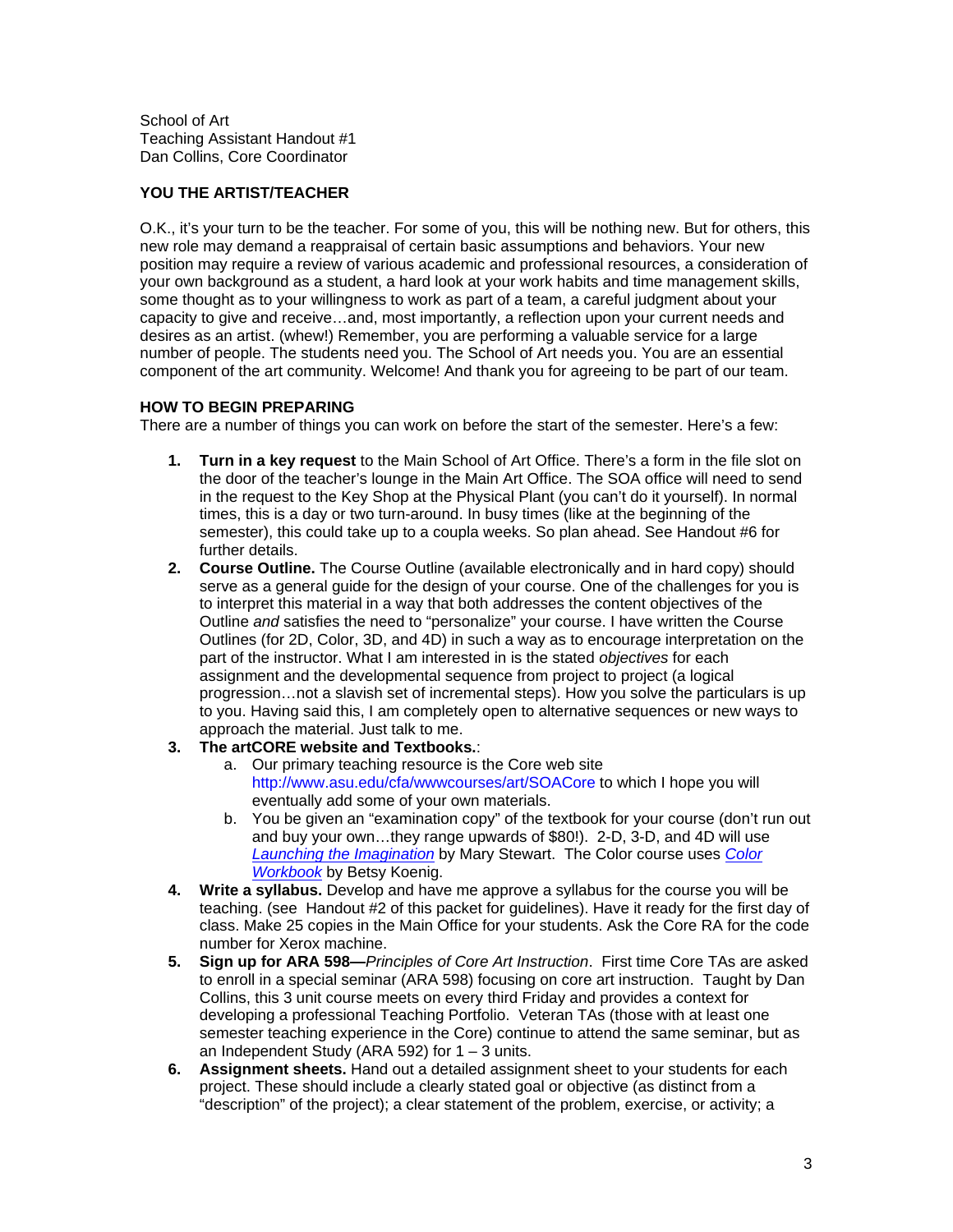procedure to follow along with points to consider; the materials needed (and where to find them); assigned reading, and any other information that will help the student master the topic and be successful. Other information may include a list of artists to look up, key reference books, a gallery to visit, etc.). It is also helpful to include some idea of how the work is to be assessed. For a detailed example go to the following URL: <http://www.asu.edu/cfa/wwwcourses/art/SOACore/signatureIIA.htm>

- **7. Design Process.** The conceptualization/ideation process (design process) should take tangible form in sketches and/or writing form. Each student's ideas should be discussed and evaluated before beginning the final solution to a particular problem. (This process, of course, would not hold true in the case of a problem that deals with the direct manipulation of a particular medium.)
- **8. Monitoring Student Progress.** Give the students as much freedom as they can handle, but do monitor their progress and provide feedback at each step of the way. Helping students to brainstorm ideas and explore a variety of possible pathways is as important as help with formal composition, technique, and presentation. In every case, the safety and well- being of the student are to be given top priority. Materials or processes that pose unreasonable risks to student health or University property are to be avoided.
- **9. Critiques.** A critique will follow the completion of most projects. This all important activity will probably inform students as much as the actual creation of the artwork. They will have the opportunity to observe and discuss twenty or so solutions to the same basic problem. The critique should be a time for student discussion and evaluations as well as an opportunity for the instructor to point out the use of various kinds of visual vocabulary found in particularly well thought-out and executed solutions.
- **10. Art Supplies.** Familiarize yourself with local sources for art supplies. Figure out what your students need to buy, what you can scavenge, and what the Core Area will provide (3D students pay a lab fee and are provided a LOT of stuff…2D and Color students have to buy most of their own supplies). Work with "veteran" TAs in your Area and the Core RA to insure that there are sufficient quantities of the materials you need in locations convenient for your students. Introduce yourself to the various owners/clerks and alert them to the needs of your area. We don't assume that you are going to require particular media or brands. For example, some Color instructors prefer gouache to acrylic…and vice versa. Refer to the following Core websites:
	- a. http://www.asu.edu/cfa/www.courses/art/SOACore/supplies\_lists.htm and
	- b. http://www.asu.edu/cfa/wwwcourses/art/SOACore/supplies.htm
- **11. Plan Ahead.** Have at least four weeks of material ready to go by the first day of class. (Some resources: Course Outline for your particular course; the artCORE website at http://www.asu.edu/cfa/wwwcourses/art/SOACore; previous TA courses on the harddrive of the Dell computer in the Core office; CDs and Zip disks with TA courses; file folders of old projects in upper left hand drawer of file cabinet, the textbook for your course). Any research you do as a supplement to the existing materials will add energy and a personal dimension to your course.
- **12. First Day.** Figure out an activity for the students to do the first day. Utilize the whole period if possible (3 hours). Remember, they won't have materials. You will of course be taking roll, reviewing your syllabus, discussing materials/supplies, and your expectations/hopes for the class. But you also have the opportunity to start building the community that is your class. Successful (respected and well-loved) teachers make sure that they learn each students' name…and that there is healthy interaction—student to student as well as student to teacher. Communication, collaboration, cooperation, and teamwork are important…and are not necessarily easy for art students. You might try this: pass out 3 x 5 cards and have the students put their names, phone, email, student status (level), major, and prior art experience on the front. On the back, have them include something off the wall—e.g., their favorite recipe or a "little known fact about themselves." These are so YOU can learn names quickly…and ferret out interesting details about your students. (Ambitious TAs have even created websites for their classes that included images of all the students so students can learn each others names and the community is solidified). In addition to the bureaucratic details of the first day,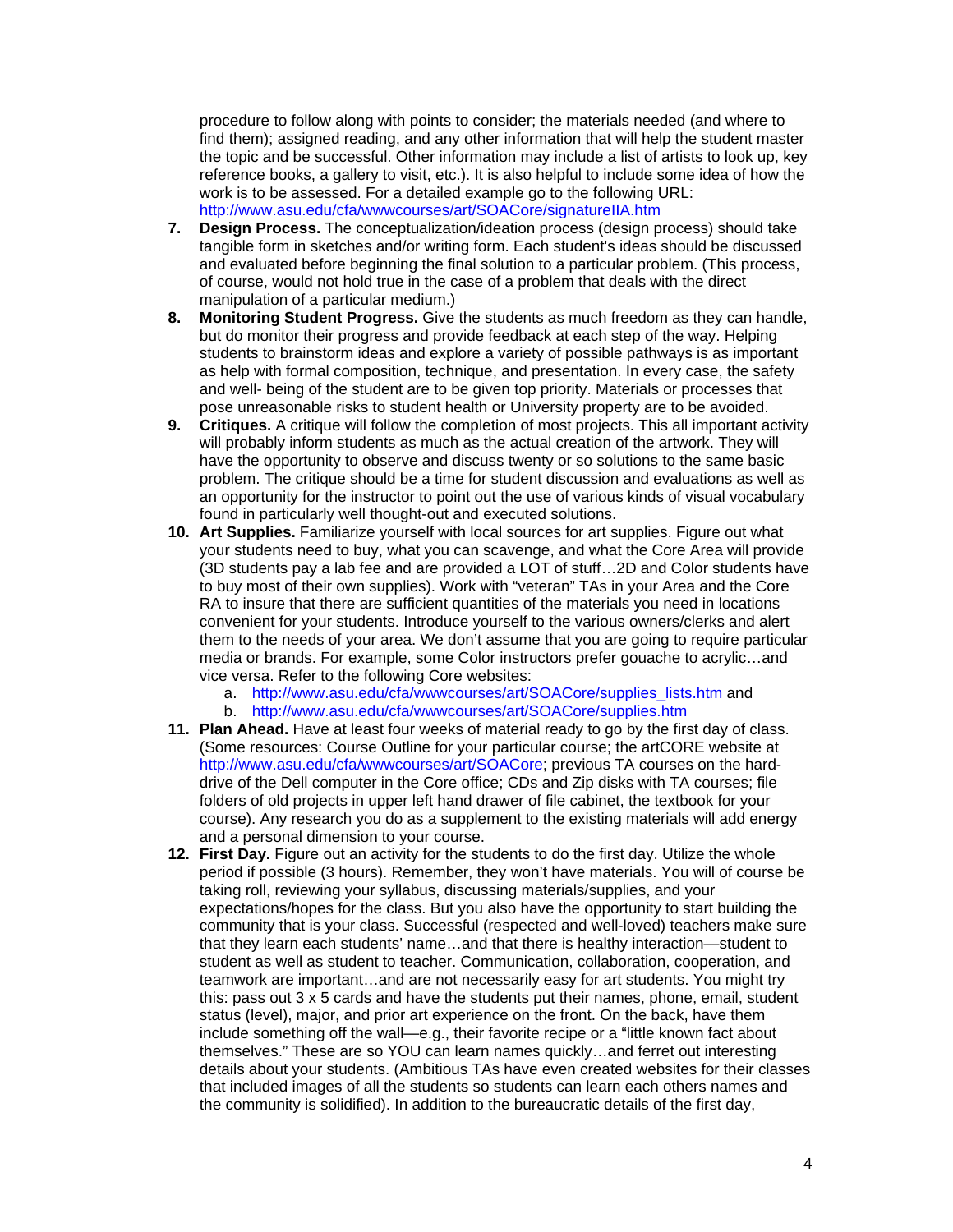consider various group activities, a simple lesson with materials you bring, or an exercise from one of the many group building or brain teasing resources we have in the Core office. (Examples: 2D: "Paper Frame" project; 3D: Blown egg and construction paper project; Color: Have each student "interview" someone they don't know from the class. Student A introduces Student B to the rest of the class by relating ONLY the "most revolting" (or "most soothing" or "most pleasing") use of color (such as a room, a set of clothes, a paint-job on a car, a dinner party). Such "active" strategies can be MORE revealing and more entertaining than the usual litany of where they went to high school and who they listen to on the radio… YOU are, inevitably, the focus…but try to turn the spotlight on the STUDENTS as soon as possible.

- **13. Lesson plans.** Consider developing a teacher's "cheat sheet" for each project. This is for your peace of mind (no one is going to check this). See Handout #4. Basically, you would list out all the materials and activities for a given day and try to assign a timeframe (both for a particular class meeting and for all those class meetings required for a given project). Sometimes you will be amazed at how long a simple activity takes. Better to be over prepared than being in a panic about not having sufficient material to engage the students for the full three hours.
- **14. Course Packet.** By the end of the semester, you are required to provide a packet including your syllabus, assignment sheets, and other support materials for the permanent Core file in the Coordinator's office as a record of your course. I ask for both a hard copy of these materials and a CD. Please use standard format word processing (Microsoft Word or similar) and NOT specialized graphics applications (Illustrator, Quark, Pagemaker, Photoshop, etc) to create your course materials so they are easily shared in the future. Your materials, with due credit given to you, may find their way into the official artCORE website (with your permission). Increasingly, TAs are utilizing digital photos of the better examples of their students' work and including those in the CD.
- **15. Tech Support.** There is a good computer available to you in the Core office. The Dell PC in the the back room is wired with an Ethernet connection to the Web. It also has a CD reader/burner.and an HP b&w laser printer (please conserve ink and paper). There are slide projectors for your use that can be checked out from the Core office (sign out sheets are by door of back room). We also have a VHS camcorder, a digital camera, and a two digital projectors. Other tech needs are easily met through the A/V facilities in the basement of the old architecture building (immediately south of the Main School of Art building. See Handout # 13 for checkout procedures). They have everything from laptops, to digital cameras, to data projectors. (Plan to reserve any exotic equipment a few days before you need it…).
- **16. Further Info.** Vicki Kelley, our Graduate Secretary and Administrative Associate, is a wealth of knowledge and can help you with everything from scholarship deadlines to scheduling information. She is located in the main School of Art office. Phone 480-965- 6303. email: [Vicki.kelley@asu.edu](mailto:Vicki.kelley@asu.edu)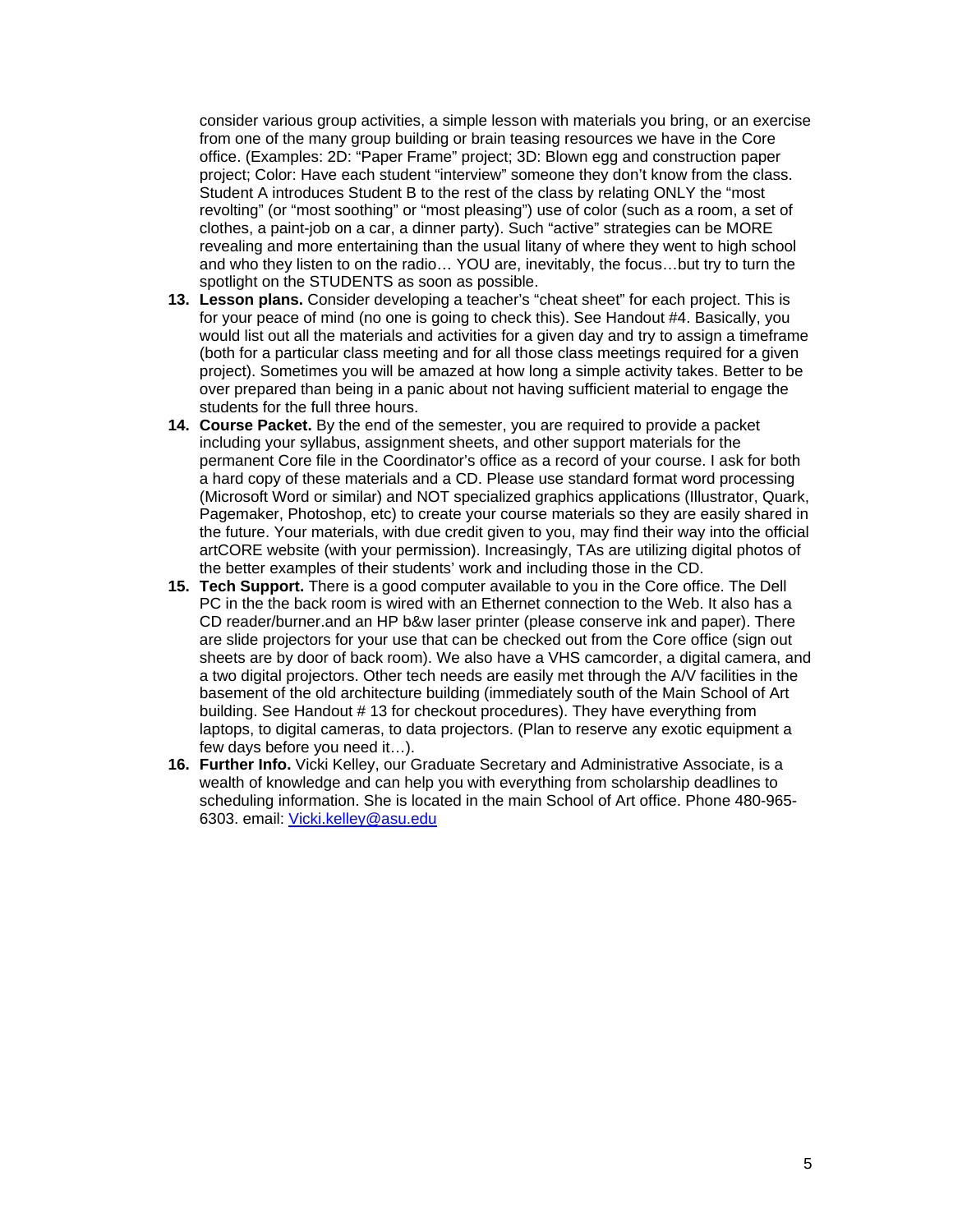School of Art Teaching Assistant Handout #2 Dan Collins, Core Coordinator

## **SYLLABUS GUIDELINES**

According to Webster's, a *syllabus* is a "summary or outline containing the main points, especially of a course of study." A good syllabus does a number of things: it apprises your students of the content and direction of the class; it is an indication of your expectations and professionalism as an educator; it is a convenient record for your files; it is an important document and historical record that can help you to land a job or get you out of legal tangles.

#### **Your syllabus will be collected and placed on record in the main School of Art office shortly after the start of the semester.**

Each instructor's syllabus should follow the structure of the artCORE website with supplementary material being drawn from the required course text. Include reading assignments, exams, lectures, key university dates such as holidays and deadines, and other activities that cover the content basic to each course. (note: the instructor may choose to deviate from the particular sequencing shown on the artCORE website as well as supplement the text with outside materials. One should bear in mind the sequencing of problems and the shape of the course as a whole is as important as the design of individual projects). Instructors are expected to draw upon visual sources outside their own particular areas of expertise and/or cultural references. Each unit within the syllabus should be supported by a well- planned problem/project which puts into practical use specific concepts, technical skills, and vocabulary. Opportunities for intuitive exploration and personal expression should be balanced with investigations that focus and frame the subject of a particular unit. (For examples of projects see the Matrix for each course on the artCORE website. The 2D Matrix, for example, can be found at: [http://www.asu.edu/cfa/wwwcourses/art/SOACore/2Dmatrix.htm\)](http://www.asu.edu/cfa/wwwcourses/art/SOACore/2Dmatrix.htm)

I would like to see the following minimum inclusions:

1--course number and title of course (including section #)

2--times and days course meets

3--the semester and year

4--the institution

5--your name and title ("Instructor"…not "TA")

6--your office location ("Tower A-105") and office phone # (Core: 5-8339; Main Office: 5-3468) 7--your office hours (you must schedule 2 hours outside of class for each course you teach) 8--prerequisites for course, if any. (Drawing I and 2D entry level; 3D and Color require are not) 9--required text(s): Core web site: http://www.asu.edu/cfa/wwwcourses/art/SOACore; 2-D, 3-D, and 4-D: *Launching the Imagination*, Mary Stewart; Color: *Color Workbook,* Koenig ; 3-D: 10--course description and objectives

11--course requirements (numbers of assignments? written work? exams? etc.)

12--grading policy (be clear from the start. See handout #4. My example below too vague)

13--basic supply list and suppliers (see

http://www.asu.edu/cfa/wwwcourses/art/SOACore/supplies\_lists.htm and http://www.asu.edu/cfa/wwwcourses/art/SOACore/supplies.htm )

14--a calendar showing approximate time frame for assignments, holidays, due dates, final exams, etc.

OPTIONAL

15--vocabulary list (this could be on assignment sheet...)

16--a bibliography (University resources, periodicals, supplemental readings such as Xeroxes) 17--Any acknowledgements for source materials

There are sample syllabi on line that you can use to cut and paste. See a recent one of mine at: http://www.asu.edu/cfa/wwwcourses/art/SOACore/2D\_collins\_s07.htm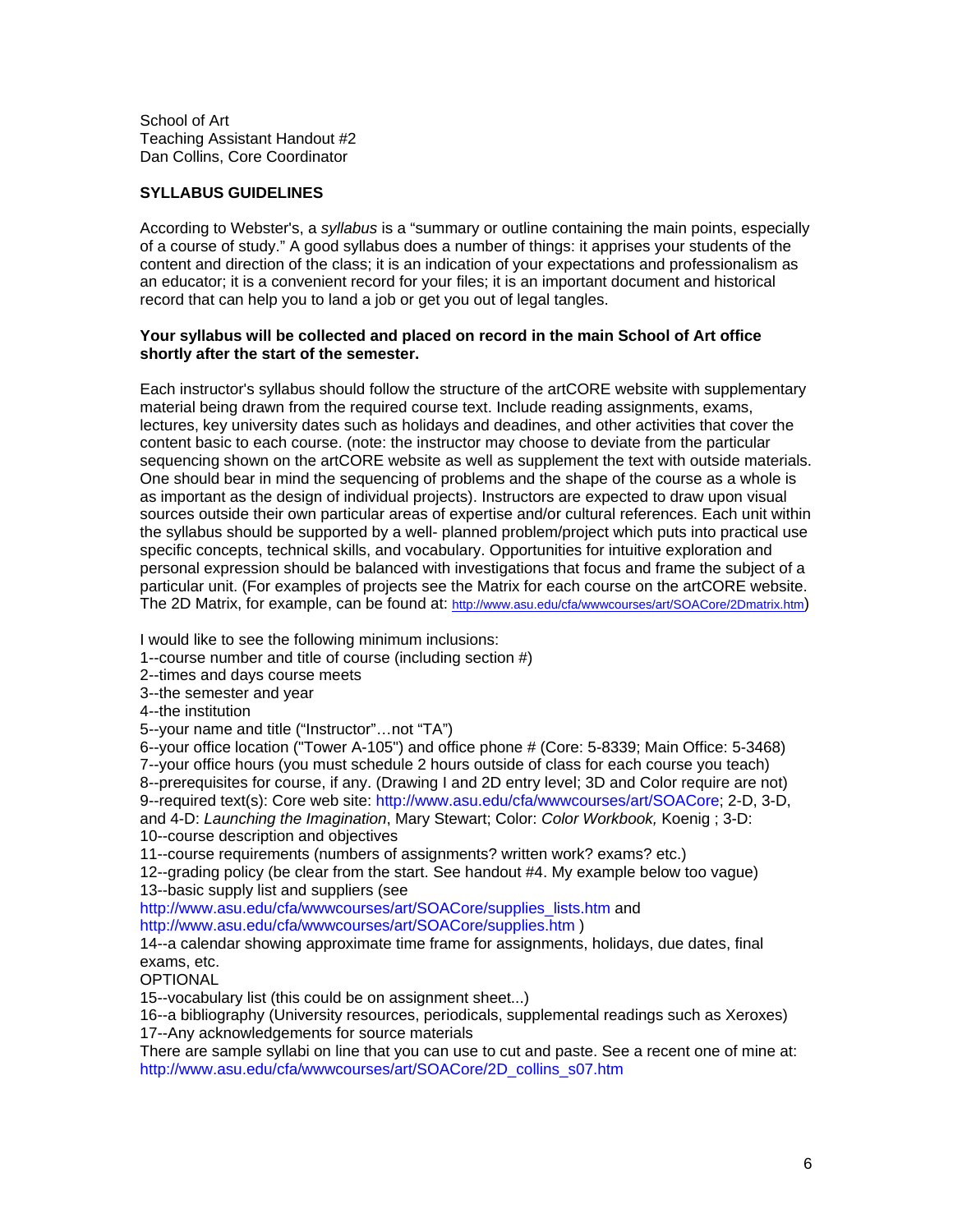School of Art Teaching Assistant Handout #3 Dan Collins, Core Coordinator

## **SAMPLE PROJECT WORKSHEET**

 $\mathsf{DATE}\_\_\_\_\_\_\_\_\_\_\_\$ 

Project or Activity name:\_\_\_\_\_\_\_\_\_\_\_\_\_\_\_\_\_\_\_\_\_\_\_\_\_\_\_\_\_\_\_\_\_\_\_\_\_\_\_\_\_\_\_\_\_ Reading: Objective or goal of assignment:\_\_\_\_\_\_\_\_\_\_\_\_\_\_\_\_\_\_\_\_\_\_\_\_\_\_\_\_\_\_\_\_\_\_\_\_\_\_

Vocabulary/concepts to cover:

Materials needed (by student or for demo by instructor\_\_\_\_\_\_\_\_\_\_\_\_\_\_\_\_\_\_\_\_\_\_\_\_\_\_

Demonstration/media/technical support materials needed:

Lecture (notes, powerpoint, student presentation, etc.)

Slides or other visual resources: example of the state of the state of the state of the state of the state of the state of the state of the state of the state of the state of the state of the state of the state of the stat

Field trip/outside events/community calendar (what events can your students share?):\_\_\_\_\_\_\_\_\_\_\_\_\_\_\_\_\_\_\_\_\_\_\_\_\_\_\_\_\_\_\_\_\_\_\_\_\_\_\_\_\_\_\_\_\_\_\_\_\_\_\_\_\_\_\_\_\_\_

\_\_\_\_\_\_\_\_\_\_\_\_\_\_\_\_\_\_\_\_\_\_\_\_\_\_\_\_\_\_\_\_\_\_\_\_\_\_\_\_\_\_\_\_\_\_\_\_\_\_\_\_\_\_\_\_\_\_\_\_\_\_\_\_

\_\_\_\_\_\_\_\_\_\_\_\_\_\_\_\_\_\_\_\_\_\_\_\_\_\_\_\_\_\_\_\_\_\_\_\_\_\_\_\_\_\_\_\_\_\_\_\_\_\_\_\_\_\_\_\_\_\_\_\_\_\_\_\_

\_\_\_\_\_\_\_\_\_\_\_\_\_\_\_\_\_\_\_\_\_\_\_\_\_\_\_\_\_\_\_\_\_\_\_\_\_\_\_\_\_\_\_\_\_\_\_\_\_\_\_\_\_\_\_\_\_\_\_\_\_\_\_\_

\_\_\_\_\_\_\_\_\_\_\_\_\_\_\_\_\_\_\_\_\_\_\_\_\_\_\_\_\_\_\_\_\_\_\_\_\_\_\_\_\_\_\_\_\_\_\_\_\_\_\_\_\_\_\_\_\_\_\_\_\_\_\_\_

Class Schedule for Project (how many hours/days will the project take?)

First meeting  $($   $/$   $)$  (time regular regular required: Second meeting  $($   $/$   $)$  ( Third meeting  $($   $/$   $)$  ( Fourth meeting  $($   $($   $/$   $($   $)$   $($ 

| (time required: |  |
|-----------------|--|
| (time required: |  |
| (time required: |  |
| (time required: |  |

\_\_\_\_\_\_\_\_\_\_\_\_\_\_\_\_\_\_\_\_\_\_\_\_\_\_\_\_\_\_\_\_\_\_\_\_\_\_\_\_\_\_\_\_\_\_\_\_\_\_\_\_\_\_\_\_\_\_\_\_\_\_\_\_

Notes: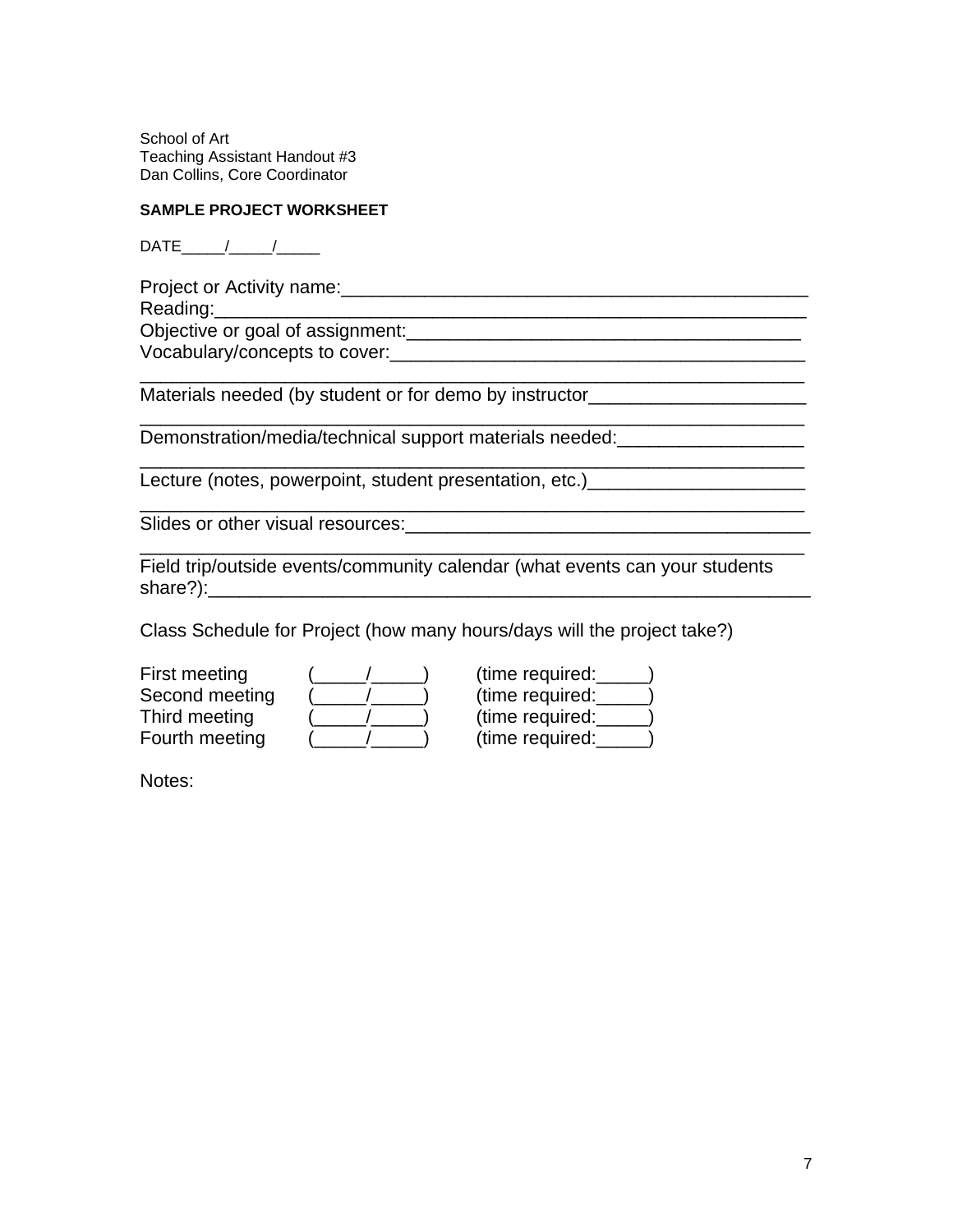School of Art Teaching Assistant Handout #4 Dan Collins, Core Coordinator

# **TEACHING TIPS**

--learn your students' names as soon as possible (use 3 x 5 cards with student info and key facts) --the "tone" of your class is almost always a reflection of your mood and energy—not your students'.

--listen and watch yourself while you perform. Would you as a student do your best in response to the picture you're getting from the instructor?

--related to above: put yourself in the place of the students.

--don't give an assignment that you would hate to do yourself.

--if you are excited about a project, chances are the students will be excited as well.

--use time effectively. (and use the whole class period)

--know your limits (both in terms of strengths and weaknesses).

--never lie to a student.

--if you don't know the answer to a question, say you don't—but that you'll find out the answer. Of ask the student to do some research of her own and share her discovery with the class. --demand respect, but don't be a tyrant.

--keep moving. A moving target arouses interest.

--go to the class-room overprepared. It's good to have something up your sleeve.

--Spring surprises on the students. Allow them to spring surprises on you. Deliberate disrupt the routine. Don't critique work the same way every time.

--don't try to do too much. Make sure students have adequate time to absorb the material you are teaching.

--don't be afraid to review or give quizzes. Students are notorious for claiming ownership of material of which they have only a superficial understanding.

--consider techniques for fostering constructive interaction among peers (table arrangements, group projects, peer critiques are a few ways…)

--respect the differences among your students. Try not to be frustrated by widely varying talents, rates of progress, intelligence. Make the diversity part of the class. Relish them!

--encourage active learning (e.g., student led discussions, peer critiques, team projects,

"problembased learning" in which students develop their own methods of inquiry)

--give prompt, honest feed-back on student performance.

--keep your records up to date.

--guard against sexual harassment or other forms of abuse. Abuse takes many subtle forms. --watch your language. What's funny to some may be offensive to others. We have many conservative and religious students.

--teach to the whole class—not just the bright, self-motivated, or "needy" students. --as an alternative to traditional lecture mode (where the teacher is the "sage on the stage"), consider a more active role for the students (where the teacher becomes "the guide on the side.").

--Try cooperative learning strategies, small group peer critiques, collaborative projects.

-- try to present material in a variety of modalities—visual, auditory, hands-on—to reinforce concepts and meet the needs of different kinds of learners.

--expect more and you'll get more. Set your sights high and demand excellence!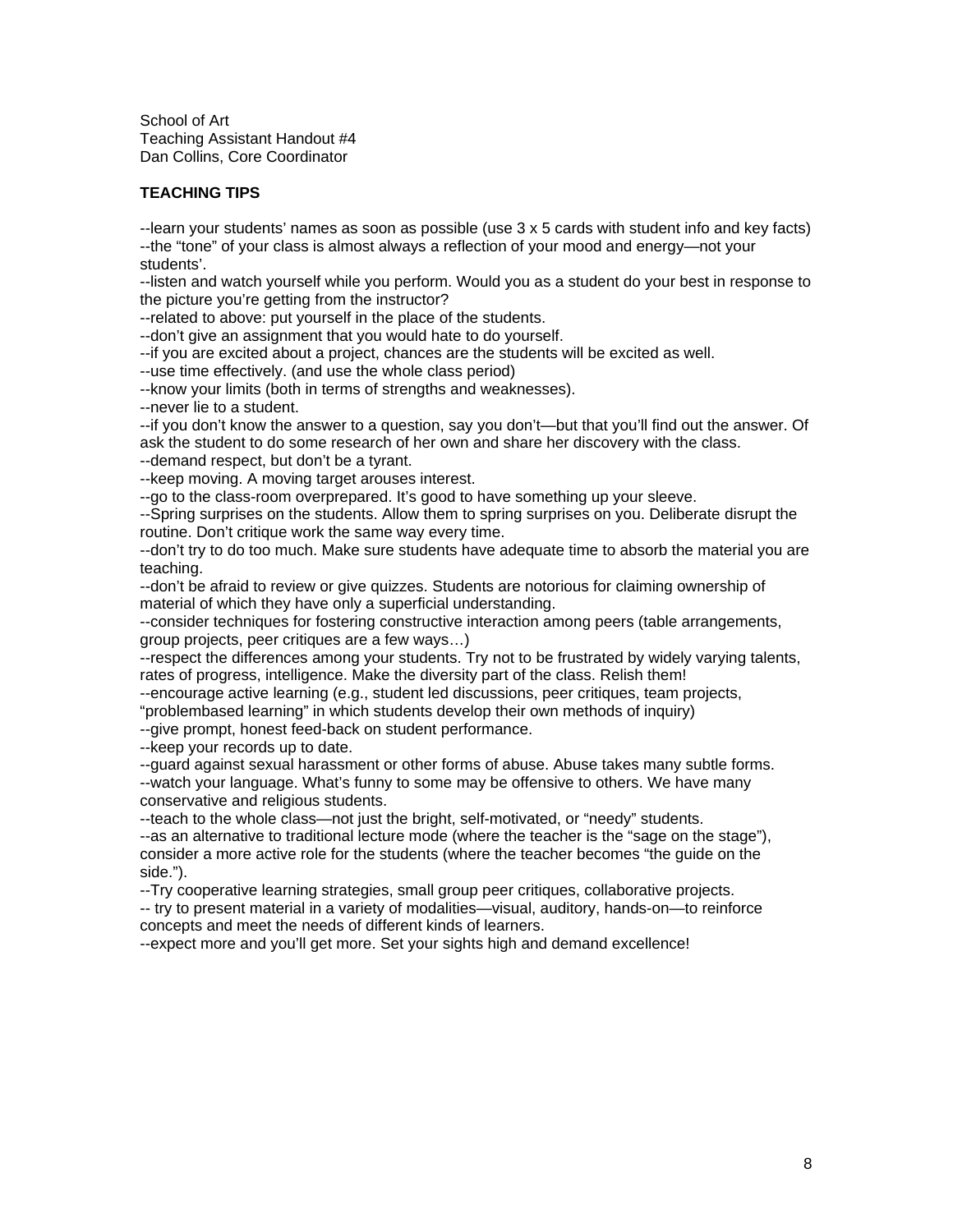School of Art Teaching Assistant Handout #5 Dan Collins, Core Coordinator

## **GRADING**

It is always helpful to give feedback to the students that provides more than simply boiling their performance down to single letter grades. For each project, I break down my assessment into three main components. These categories can also be helpful in guiding discussion in critiques:

#### 1. **Technical**

- a) Technique (skill with materials)
- b) Problem requirements satisfied
- c) Overall level of craftsmanship

#### 2. **Conceptual**

- a) Comprehension (did the student understand ideas of the project?)
- b) Communication (does project show idea of assignment?)
- c) Intention (does project reflect the intentions of the artist?)
- d) Invention, originality, deep thinking

#### 3. **Aesthetic**

- a) Composition (organization of formal elements)
- b) Character (individual personality, style, quality)
- c) Expression (non-verbal power, affective communication)
- d) Gestalt (unity, impact, is the effect greater than the sum of the parts?)

Each component has a maximum total of 4 points (so it's easy to convert to standard 4 point system—A = 4.0;  $B = 3.0$ ; etc.. On rare occasions, I will award an extra point for "magic" or "extraordinary effort". You might consider any of the following as grounds for an extra point:

a) extraordinary aesthetic sense b) boundary pushing c) unusual conceptual or technical invention d) boundary breaking

So, for example, your student gets her project back with the following marks:

Technical 2.0 Conceptual 3.5 + Aesthetic 2.2 7.7 divided by  $3 = 2.56$ . Rounded off, that's 2.6 or a "C".

You can always just forget the numbers and gut it out, but I've found that my personal taste at times doesn't allow me to see a special effort that the breakdown reveals.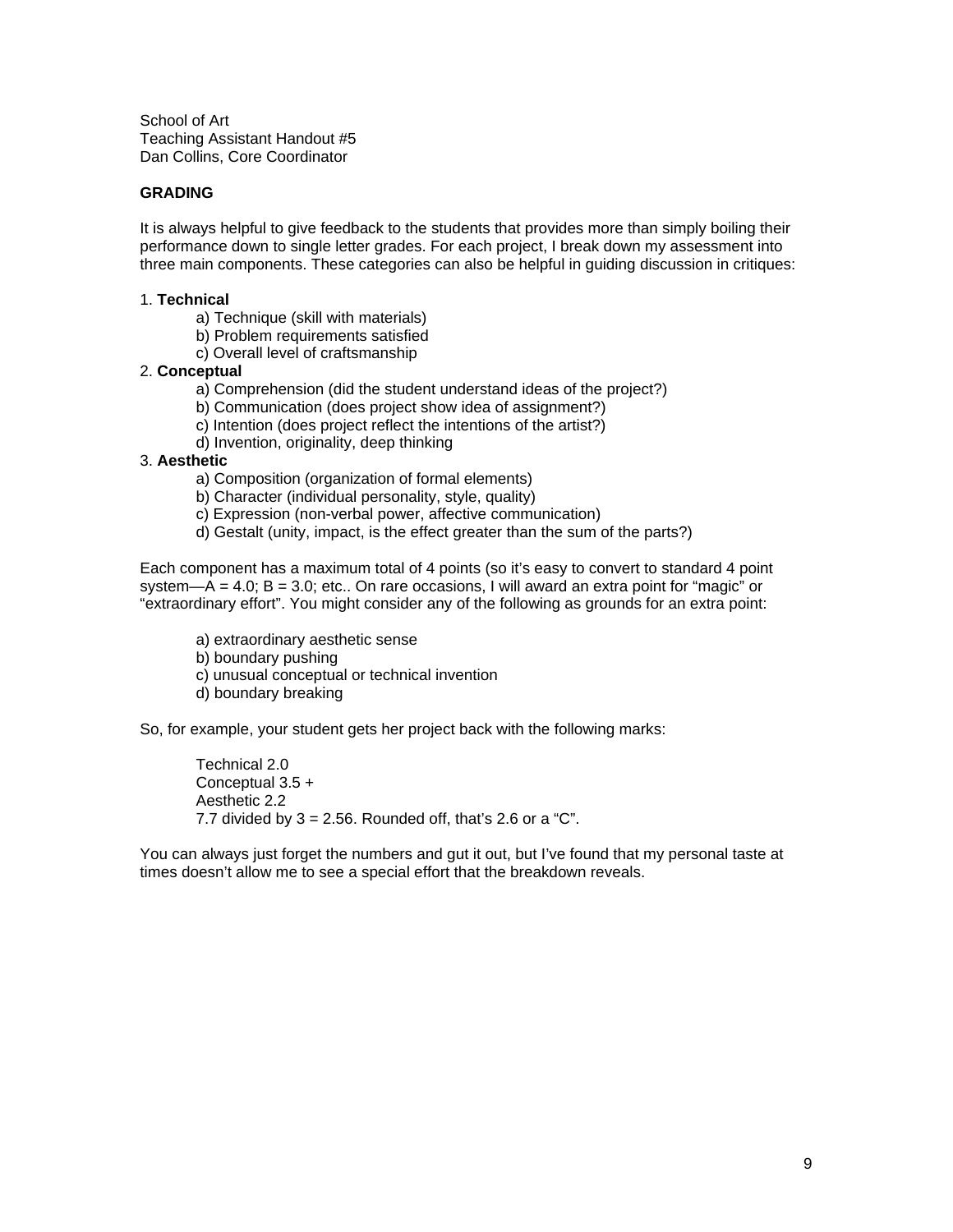School of Art Teaching Assistant Handout #6 Dan Collins, Core Coordinator

## **KEY DISTRIBUTION**

**Turn in a key request** to the Main School of Art Office. There's a form in the file slot on the door of the teacher's lounge in the Main Art Office. The SOA office will need to send in the request to the Key Shop at the Physical Plant (you can't do it yourself). In normal times, this is a day or two turn-around. In busy times (like at the beginning of the semester), this could take up to a coupla weeks. So plan ahead. You will want keys for your classroom, the outside doors of Tower A, and the Core office (Tower A 105). (One key opens BOTH the outer and inner doors of 105). You may also want a key to Tower A 202 (seminar room) where we store the monitor, DVD,VCR cart. You will be asked for the "hinge number" (either look at number stamped directly on hinge of door or email me).

- Keys may not be duplicated.
- Keys are not transferable except through the Art Office.
- Keys must be returned to the Art Office when there is no longer responsibility on the part of the TA for one or more of the rooms to which they are assigned.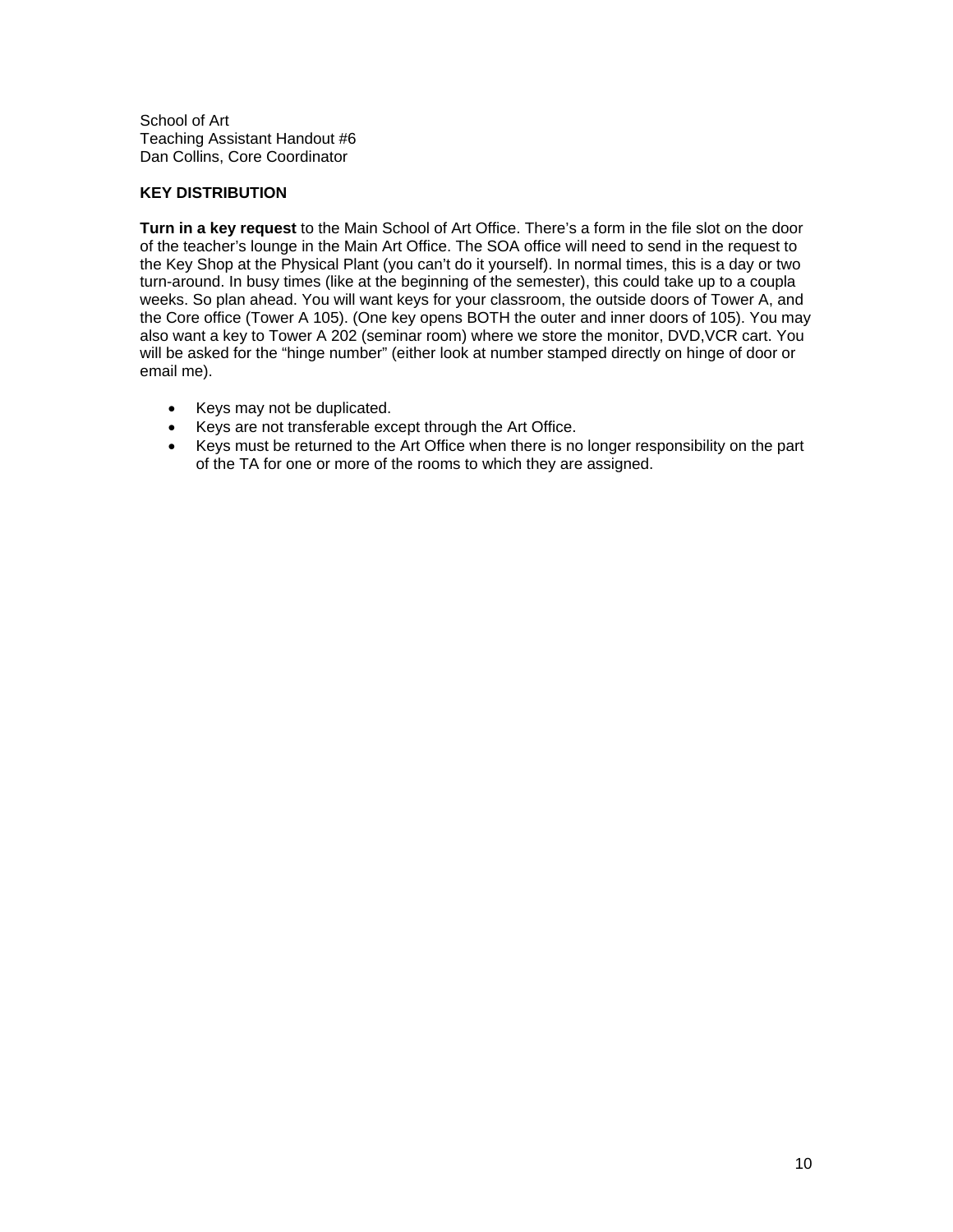School of Art Teaching Assistant Handout #7 Dan Collins, Core Coordinator

## **GOALS OF THE CORE PROGRAM**

The Core Program provides the shared foundation upon which all of the School of Art Programs can build. The following expanded list describes what I perceive to be the functional strengths of the Core Program.

**A range of "felt experience."** The Core is the only time that many students will be exposed to a real variety of materials, physical processes, and techniques. The ability to engage felt processes is essential to the full appreciation of works of art--regardless of media. While the development of sufficient technique and expertise with specific processes is an important key for success in upper level courses, I think that the engagement of actual materials in ways that encourage haptic, kinesthetic, and tactile responses is often overlooked. As a result, important "touchstones" for deeper kinds of appreciation are completely missing form many peoples' experience. The gloss on a stick of graphite, the sensation of placing an ink-filled brush to paper, the physical weight of a block of plaster or stone--these are things that can only be understood via direct engagement of the sense of touch. Before a student specializes in any particular process, it is crucial that they be given an introduction to a range of felt experience.

**Basic technical skills**. Of course, the Core also fosters basic skill development. Eye hand coordination, facility with basic media, the control and self-confidence that comes with practice these goals are part of the Core.

**Perceptual development.** Core classes sharpen a student's visual acuity, their powers of observation, and their ability to discriminate between similar but not identical features or qualities. Perceptual explorations into the differences and similarities of 2-D and 3D experience, and careful investigation into the characteristics and connotations of color—these also are features of the Core.

**Conceptual development and critical thinking.** While all art classes involve problem solving, in the Core it is the range of problems and the many different kinds of processes employed by students that distinguish it from the specialities. Stress is laid upon the "design process" as an aid to problem solving and design development. This is not presented as a linear process with predictable outcomes, but as a malleable and developmental tool for fostering a student's flexibility, adaptability, and selfreliance. Students need to learn to negotiate a series of processes—not a collection of recipes leading to "pat solutions." Critical thinking is encouraged through projects and acitivites that require more than "filling in the blanks."

**Personal expression and "artistic sensibility."** A central conflict regarding the function and purpose of the Core centers on the issue of "personal expression." A good many faculty members feel that the Core is no place for "art making" per se. While I understand the need to clearly focus the methods and goals of the Core and to keep a handle on the sequencing of activities, I also feel that the sensibility and working methods of the artist can and should be addressed at the foundation level. To expect a student to follow a program devoid of opportunities for "self expression" for a year, then to shift gears and suddenly indulge in flights of creative genius the next is pedagogically unsound. The problem needs to be framed differently. The lack of clear objectives--not "personal expression"--is the problem. Personal expression will be the natural outcome of a program that is designed to maximize the creative potentials and technical abilities of young artists. Of course, students must "do their scales and fingering exercises" (to borrow one faculty member's analogy from music), but it is the opportunity to play "real music" that sustained and excited me as a young musician.

**A foundation, a platform, and a bridge.** While the metaphor of a "foundation" is useful when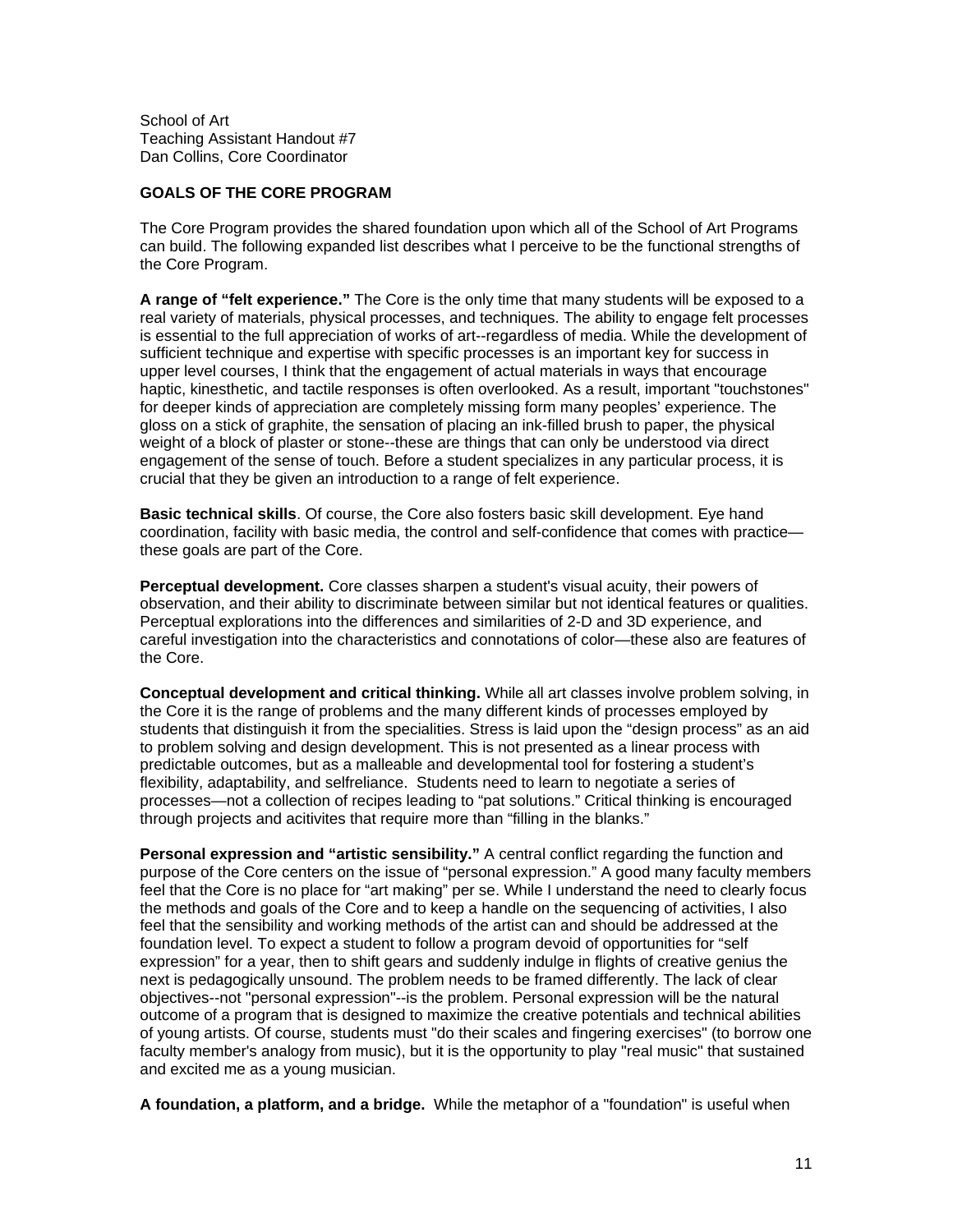speaking of the Core, other equally evocative and descriptive terms are "platform" and "bridge." The Core is charged with providing a firm footing for the School of Art as a whole, but it must also serve as a "platform" from which a student can intelligently survey the range of options available in the School of Art and beyond. This presumes enough experience to know what one is surveying. More than this, the Core must build "bridges" between the introductory classes and the upper levels. To see the Core as a bridge is to recognize its responsibility to present students with images, information, and activities that give them insights into and skills within the specific practices of the various disciplines represented by the School of Art. It is also to see the necessity of making students aware of possibilities and careers in the visual arts.

**Studio Fundamentals.** The Units are organized to introduce related clusters of the "elements and principles" of design. The traditional elements (line, shape, texture, value, color, etc.) are integrated with an objective that brings the various principles (rhythm, balance, contrast, harmony, etc.) into play. Technical exercises lead developmentally to assignments that explore formal relationships and conceptual problem solving. In the most ambitious assignments, students are asked to develop their own problems that synthesize material learned earlier in the class.

**Thematic Inquiry and Concept development.** Along with the "studio fundamentals," the Core classes at ASU seek to develop the student's ability to engage concepts and themes of contemporary significance (e.g., identity, the natural world, spirit worlds, political conflict). A set of thematic inquiry questions helps to focus the "content' aspects of a given project.

**Integrating Studio Fundamentals with Concepts.** The goal in each Unit is to integrate "the fundamentals" (e.g., materials, processes, elements, and principles) with "content rich" themes. Where appropriate, each project includes two objectives--a "studio fundamental" objective and a "conceptual" objective. The method behind the madness is for the student to not only become proficient in the vocabulary of design and studio art, but to gain experience right from the beginning in dealing with those ideas and broad-based themes that can serve as "content drivers" in a variety of art-making practices.

**Art History and alternative cultural resources.** The studio Core classes are structured so that there is a fluid interaction between hands-on studio experiences and historical and cultural support materials. Materials which supplement existing academic coursework required of students (e.g., the Art History 101/102 survey) should be introduced by Core instructors. Discussion about works--actual works whenever possible--by artists and designers who employ aesthetic strategies relevant to the lesson at hand is essential. Beyond this, instructors need a clear picture of the historical and theoretical underpinnings of the particular orientations to aesthetics and design practice that they are advocating in the classroom. The problem, simply stated, is that instructors (particularly TAs) are not often "self-critical" in regards to their own philosophical and aesthetic orientations. A further need is a careful examination of the implicit cultural and/or sexual biases that exist in Core Resource materials. Materials need to be catalogued and made available to instructors who make a convincing case for the existence of "good design" in traditions and cultures apart from the standard litany of western survey courses. This is not seen as a "supplement" to existing resources; it is seen as an essential interweaving of alternative viewpoints.

**A note on the coursework in the Art History Core.** The two courses comprising the freshman Art History Survey--ARS 101 and 102--are rotated among the several art history faculty. There is a list of seven introductory textbooks that faculty may choose from to use in their courses- though, generally, the standard textbooks by Gardner, Janson, or Hart are utilized. Each instructor uses their own syllabus. Instructors approach the course in ways that reflect their approach to art history as a discipline. According to one art history faculty member, certain instructors emphasize a "conceptual" approach; others emphasize an "historical/cultural" approach.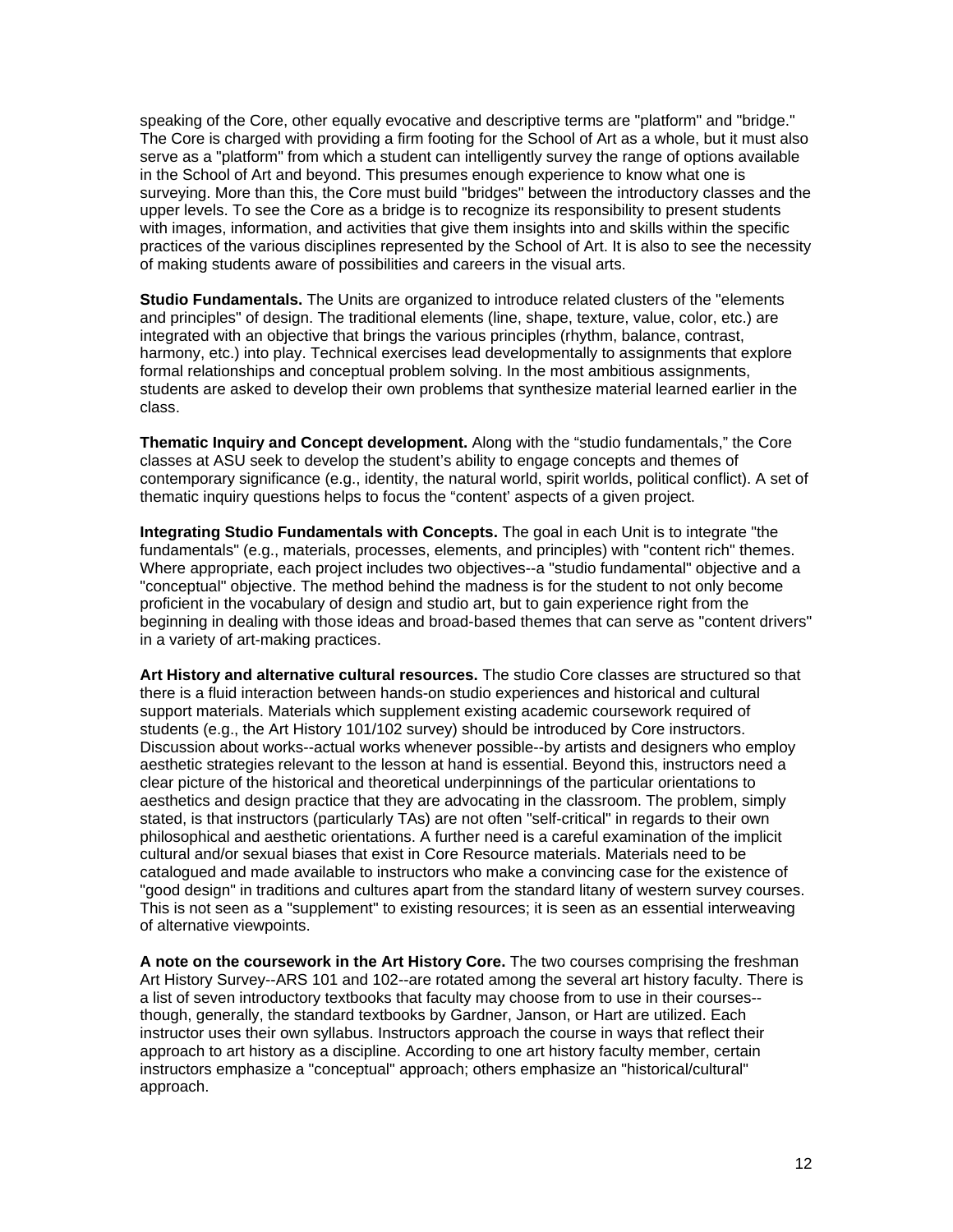School of Art Teaching Assistant Handout #8 Dan Collins, Core Coordinator

## **TEACHING ASSISTANT SELECTION**

Criteria and Procedures\*:

The criteria for rank-ordering TA applicants shall include (not listed in priority order):

- Quality of work of the applicant
- Communication skills of the applicant
- Media skills of the applicant
- Interest in teaching of the applicant
- Specific media area policy
- Prior teaching experience.
- Collegiality

Each media area will meet prior to the TA Selection meeting, discuss their students who are applying, and be prepared to advise the Core and Drawing Coordinators on the rank-ordering of their students. The Core and Drawing Coordinators in collaboration with the Graduate Secretary will set the date for TA Selection far enough in advance that media areas will have time to meet.

After weighing input from area faculty and the Graduate Secretary, the Core and Drawing Coordinators will make the final selection of TAs.

The rank-order list will be made public. This is not an official announcement of TA awards. Letters will be sent from the School of Art to the applicants who are finally chosen to be TAs.

The circumstances which will affect the final awarding of TAs are as follows:

- Budget guidelines from the administration which determine the number of sections that can be offered.
- Undergraduate class needs (what particular media classes need to be taught).
- Faculty class assignments, which are sometimes determined by pre- registration enrollment figures.
- Enrollment in general.
- Budget guidelines from the administration which determine the number of 25% and 50% time TAs to be awarded.

When the class schedule and budget are finalized, all TA sections will be assigned in numerical order from the rank-ordering determined by the Core and Drawing Coordinators. In the case of disputes, the Director of the School of Art will make any final decisions regarding TA hiring and retention. All inquires concerning the results of the TA Selection process should be directed to the Graduate Secretary. Only current Core TAs should direct inquiries to the Core Coordinator or the Drawing Coordinator.

Special information about Core Teaching Assistantships:

The Core Coordinator and the Drawing Coordinator will, by the time of the TA selection meeting, have completed the evaluation form (including an analysis of syllabus and a class critique visit) for each current Core TA. These will be made available to interested area faculty.

The Core Coordinator and the Drawing Coordinator will make recommendations to the faculty on the current TAs, based upon the following:

- Those TAs who are excellent and should be automatically retained.
- Those TAs who have done a good job, but not an outstanding job. These grads should be reviewed with new applicants.
- Those TAs who have done a poor job and who should not receive another Core TA.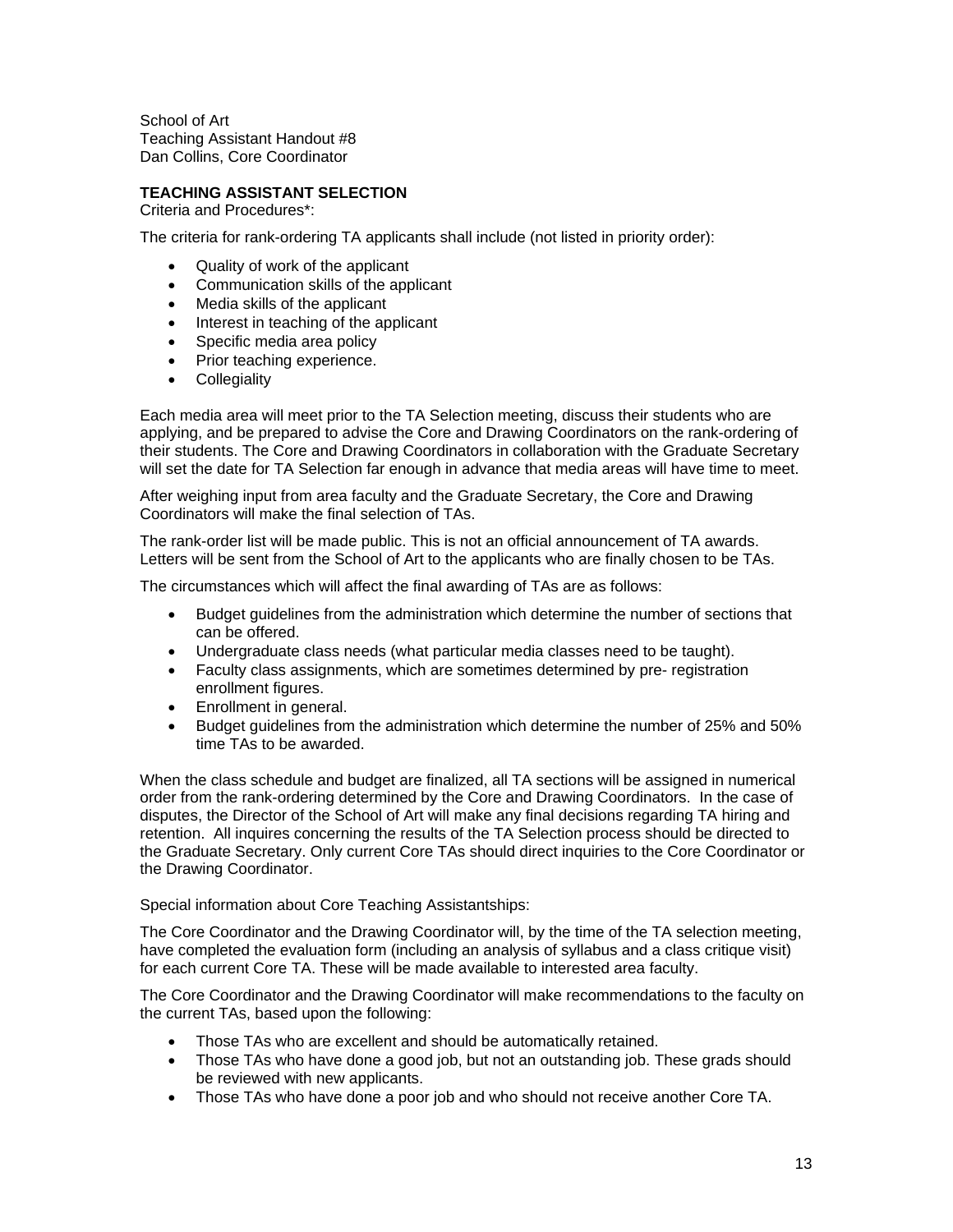• Those students who have been excellent Core TAs and are recommended to teach media classes as well as Core classes should be placed on both ballots. For example, if the clay faculty recommends that a grad teach clay, and the Core Coordinator recommends the same student to teach 3-D Design, that student should be rank-ordered in both classes. If the clay class is not dropped from the schedule, the person will simply be dropped from the 3-D position in the Core ranking-ordering.

For new Core TA applicants, the Core Coordinator and the Drawing Coordinator will be available during office hours to meet those grads who are unfamiliar to them, and will familiarize themselves with the TA applications before the meeting.

In addition to a rank-ordered TA selection list, additional grads can be listed as "alternates" should sections become available. These should also be rank-ordered. This will ensure that there are plenty of applicants ranked and available as the schedule nearly always changes before it is finalized.

Applicants chosen to be Core TAs will be under the supervision of the Core Coordinator and the Drawing Coordinator and will be expected to meet with the appropriate Coordinator before the semester begins and throughout the semester they are scheduled to teach.

\**Procedures for Photography Teaching Assistants are not included.*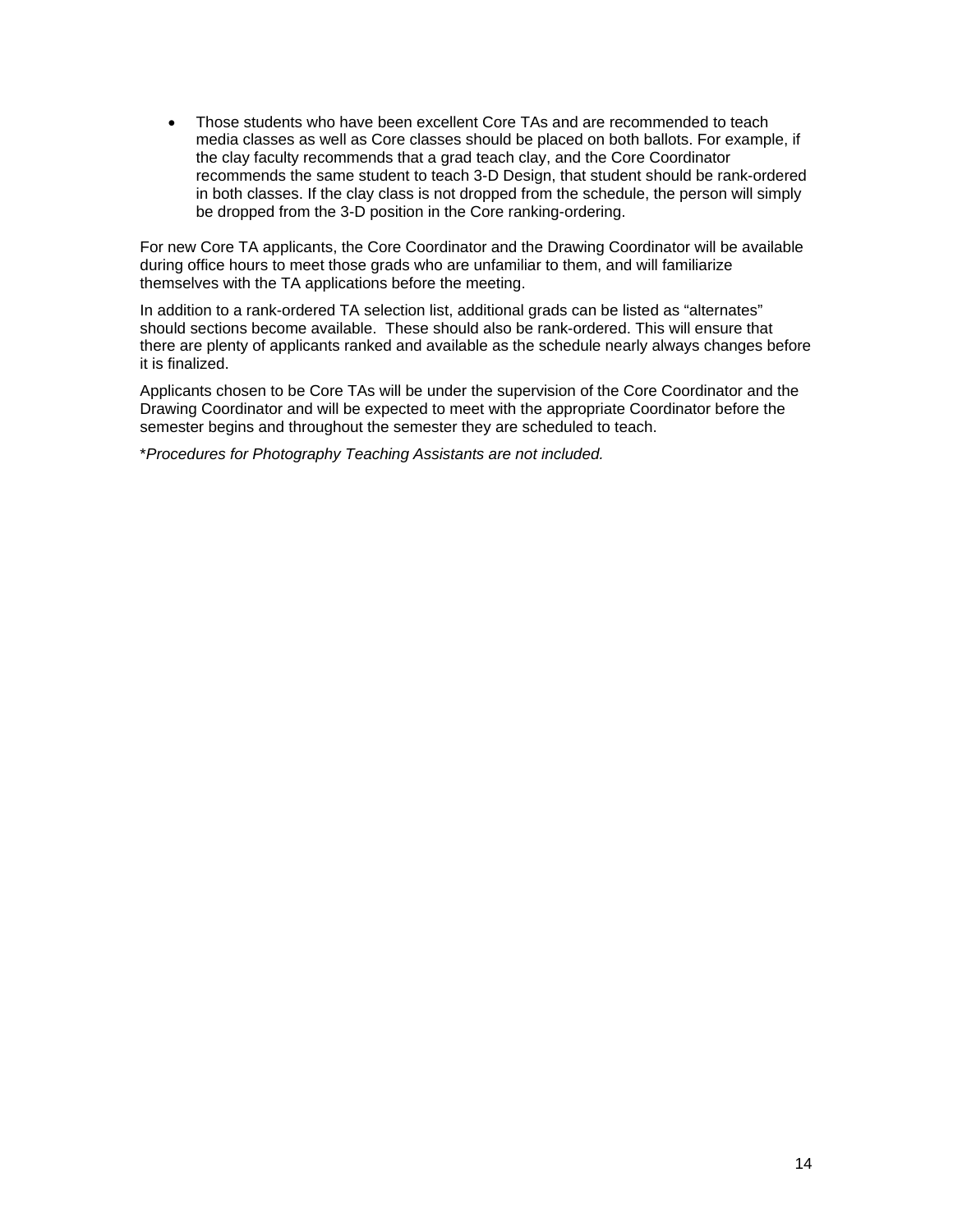School of Art Teaching Assistant Handout #9 Dan Collins, Core Coordinator

#### **GENERAL DEPARTMENTAL GUIDELINES AND RESPONSIBILITIES**

**Class Meetings.** TAs are expected to meet with their classes on time and for the full class time. In the event of an emergency or illness that prevents the TA from getting to class, they must call the appropriate Coordinator and/or the Art Office as soon as possible so a substitute can be arranged. If no suitable substitute can be found, the class will be cancelled. If the TA knows in advance that they cannot meet their class, they must check with their Coordinator for permission to arrange another TA (or the Coordinator) to take over the class.

**Student notification of absence.** The best method is an email directly to the instructor. The second best method is to leave a message on the Core answering machine (965-Please do not have your students call the Core Office with messages. The Art Office staff should only be called as a last resort as it is a hardship to constantly take messages from students calling to inform their instructor that they won't be in class.

**Gradebooks**. TAs must pick up a grade book in the Art Office and use it to document the details of their course. The grade book must be kept in a private and safe place. All grades are confidential. The TA must take roll every class period, grade all projects promptly, and make sure that the grade book is current at all times. TAs need to ensure that students keep all projects until the semester is over (or an excellent photographic record), in case the grade book is lost or stolen. The TA must turn in their gradebook to the appropriate coordinator after they finish teaching their last class at ASU (multiple classes can be recorded in a single grade book).

**Field Trips**. If you take a class on a field trip on campus, you must let the Coordinator know where you are going (or the Art Office), and also leave a notice in the classroom for latecomers or in case one of the Coordinators or other faculty members drop in on your class. Field trips off campus must be offered on an optional basis, and on-campus alternative presented. (A library assignment, for instance.) If a class is going off-campus, the students must provide their own transportation, and meet you there. To avoid safety and liability issues, do not drive your students in your private car. If you wish to go on a field trip to the museum or the zoo, it is important that you make arrangements with the management in advance.

**Enrollment.** Although the first week of school is very confusing, try to keep an accurate count of who is actually enrolled in your class for the semester. Make sure the students in your classroom match what is on the course roster. Try to keep the number at 20, unless you have a room which will hold more students (in any case, never allow more than 22 students). A student attending your class must be actually enrolled in your class, not in another section. Do not offer overrides until the second class period. This protects you from over enrolling the class (a few students who are officially enrolled do not make it to the first day of class).

**Classroom maintenance.** Your classroom must be left in "neutral" condition when you are finished. Make sure that all garbage is picked up, table tops cleaned, spilt water or paint mopped up, etc. Show courtesy to the custodians who must maintain the buildings. In 3D, do not overload garbage cans with heavy refuse like broken plaster (the custodians can't lift). Have students take oversized and heavy refuse directly to the dumpster. Keep firelanes open. Don't stack projects and cardboard in hallways.

**Office Supplies.** If you need office supplies, you may request them from the Core RA. The main SOA office can no longer provide office supplies to the Core.

**Core handouts.** All handouts created by TAs should be composed on the computer and edited.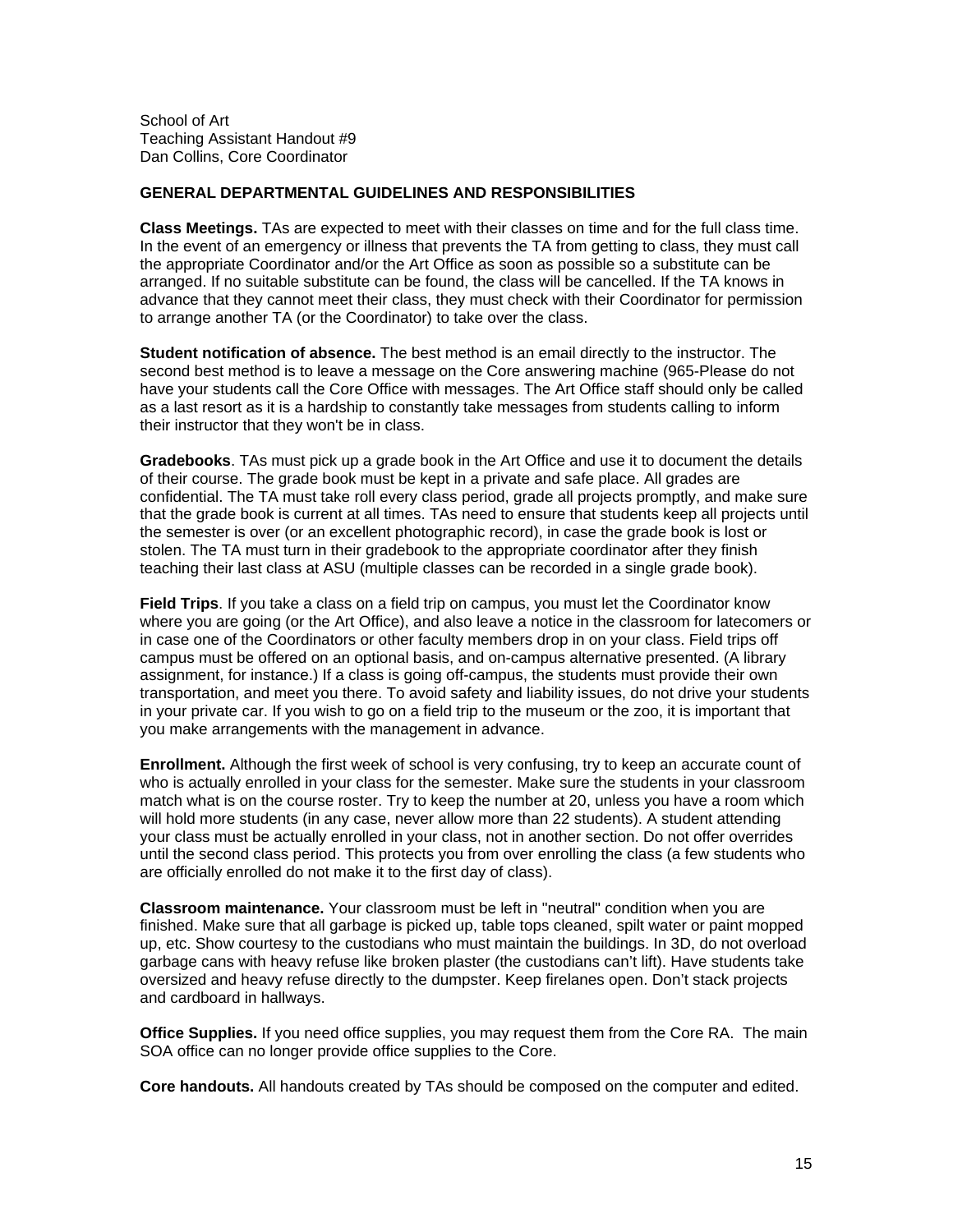**Evalautions.** Every TA will be evaluated by his or her students every semester. These evaluations will be put in your mailbox; follow the instructions for administering these forms to the letter.

**Emergencies. In case of an emergency, dial 911**. The University Office of Public Safety can be called for non-emergencies. The number is 5-3456. All incidents must be reported to that number. A comprehensive overview of Safety information for Core teaching can be found at: <http://www.asu.edu/cfa/wwwcourses/art/SOACore/safety.htm>

**Storage.** Projects must be kept in lockers or locked storage rooms, and be protected. DO NOT STORE PROJECTS ON CORE OFFICE TABLES AND COUCHES.

**Final Exams.** There will be a final exam time scheduled for your class during Finals Week. You may use this time for a final critique, or for returning all work to your students. If you use this time as a scheduled time to return work, you will be protecting yourself. If a student does not show up to pick up the work during Finals Week, at the properly scheduled time, you will not be liable for complaints if the work is lost or damaged.

**Office Hours.** The School of Art requires that you schedule 2 hours per week for every class taught (one course is a 25% appointment; two courses is a 50% appointment) outside the class time for Office Hours. Make sure that the schedule of these hours and the location are clearly stated on your class handout, and that you are there at all times to meet privately with your students. You must hold the office hours on campus. **The main idea is to be available to your students**. TAs will submit their office hours to the Graduate Secretary.

**Grading Policy.** General outline of grading and qualifications:

A = Work shows a strong sense of imagination, creativity, with excellent execution. Overall, anexcellent degree of improvement and quality is shown and created with an excellent working attitude.

B = Work shows above average imagination, creativity, with good execution. Overall, a good degree of improvement and quality is shown and created with a good working attitude.

 $C = Work$  shows some imagination, creativity, with fair execution, but it is not above average. The student puts forth a good working attitude, some improvement is made and all projects are completed.

D = All projects are turned in but work shows little improvement, imagination, creativity, is poorly executed and created with a poor working attitude.

 $E =$  All projects are not turned in and what work is turned in shows no improvement, imagination, creativity, is badly executed and created with no worthwhile effort. Grading options, such as I, NR, W, and X are explained in the University Catalog.

**Grade Sheets.** We no longer use paper grade sheets. All midterms and final grades are recorded by the instructor of record (this includes TAs teaching in the Core) through an interactive website maintained by the Office of the Registrar. Go to the "Facuty Center" website at:

https://www.asu.edu/go/facultycenter/. **You must have an ASURITE account to access this feature. (This replaces the old "rostergrades" system).** Midterm Scholarship Reports are issued in the middle of the semester. All students who are currently carrying a D or E average must be reported. All electronic records must be submitted on time, and filled out according to directions. The results will be sent to the individual student's address, and his or her advisor. This will not appear on the student's transcript. The Core Coordinator or Drawing Coordinator should review your grades before they are sent in if you are giving D or E grades. Final Grade Reports must be filled in and submitted by the TA on time.

**Grad College Guidelines.** For additional issues and University policy with respect to RAs and TAs, see the following URL: http://www.asu.edu/graduate/tara/index.html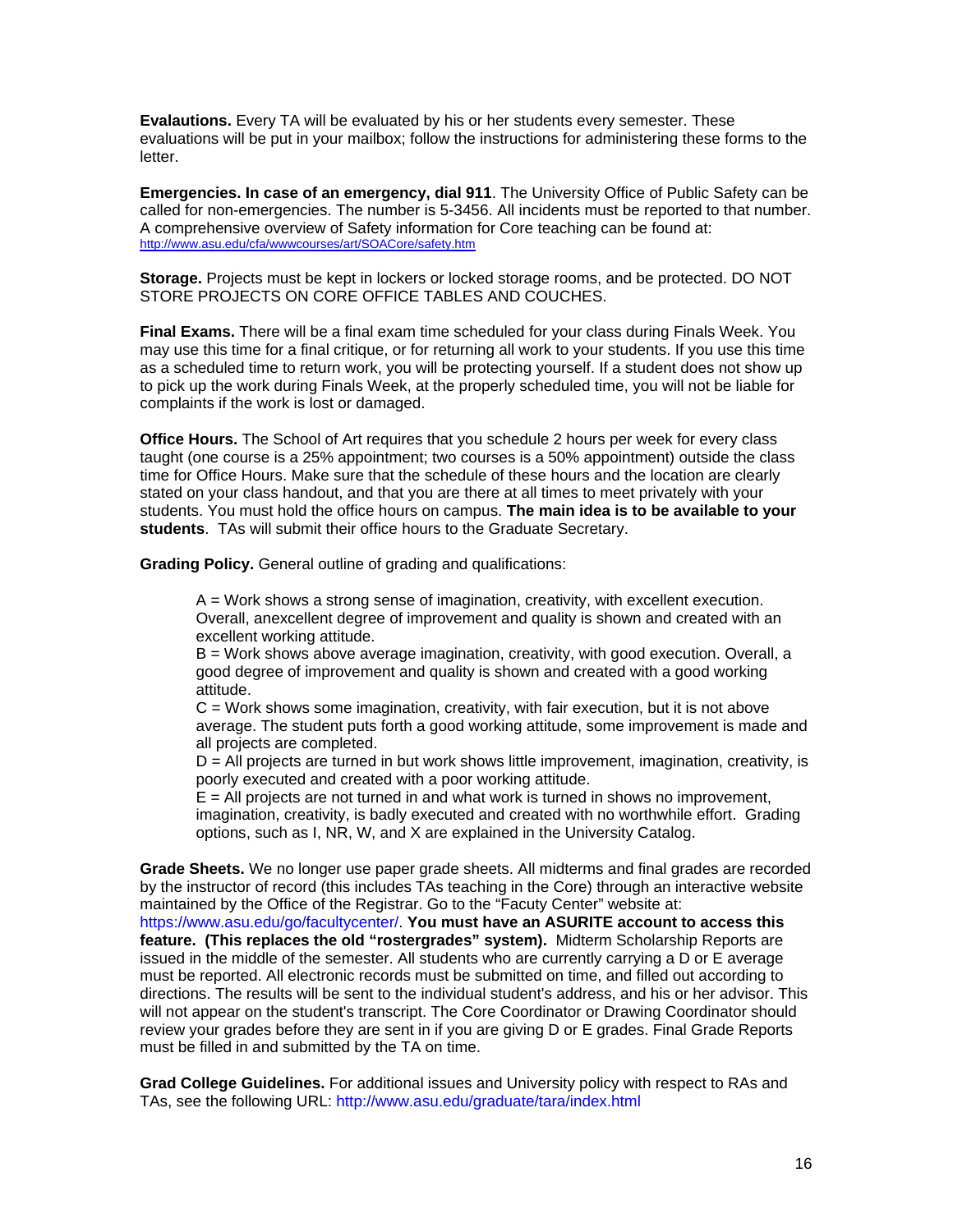School of Art Teaching Assistant Handout #10 Dan Collins, Core Coordinator

## **CORE TA REQUIREMENTS AND RESPONSIBILITIES**

There are a number of issues that pertain specifically to those TAs teaching in the Core.

**Core Resource Office**. Our office is Tower A 105 located at 123 University Blvd, Tempe. We are two buildings north of the Main art building. We have a library, slide library, files of syllabi and projects, equipment, etc. There is a checkout system for all of these things. Please make sure that resources are properly checked in and out. Do not remove any resources without using check out procedures or leaving a clearly labeled note. This is your prep room and office. This is where most of you will meet students during office hours. Remember, you are sharing it with around 20 other colleagues!

**Principles of Core Instruction Seminar.** First time Core TAs are asked to enroll in a special seminar (ARA 598) focusing on core art instruction. Taught by Dan Collins, this 3 unit course meets on every third Friday and provides a context for developing a professional Teaching Portfolio. Veteran TAs (those with at least one semester teaching experience in the Core) continue to attend the same seminar, but as an Independent Study (ARA 592) for  $1 - 3$  units.

**Syllabi.** TAs are required to forward their approved (by Dan) syllabi to the main SOA office- either as hardcopy or electronically. Each TA will prepare a syllabus and general class schedule for his or her Class and review it with me at least a week BEFORE the start of the semester. (See Handout # 2)

**Email and ASU computer accounts.** Every Core TA is required to have an ASURITE account. While most TAs have an off campus account, you need to have an official ASU account in order to access certain teaching resources and to submit your grades. It also makes it easier for me to send global mail to the group. If you were not given an ASURITE account at the time you first enrolled at ASU, you can sign up for an ASURITE account online at: <https://sec.was.asu.edu/asuriterequest/index.jsp>Your ASU mail can be easily forwarded to the ISP of your choice.

**Mailboxes.** In addition to your "regular" mailbox (or folder) in the main School of Art office, you need to check your mailboxes in the Core office several times a week. It is often the most efficient way to share materials and keep people apprised of student absences and phone messages coming in to the Core office. You are responsible for all memos and information put in your mailbox.

**Documenting your teaching.** Each TA is required to submit to me both a hard copy and a CD of their course at the end of the semester. As stated earlier, grade books will also be collected once you are leaving ASU for good. In addition, each TA is encouraged to document the best 4-5 pieces from each problem taught using digital photography (the Core program has a digital camera…but any better quality digital camera will serve). These images should be included in the CDs created by each TA as a record of their teaching. (This is also an effective record of your teaching for the purposes of interviews and job searches.). Each TA will devise at least one new, original problem each semester for his or her class. This is to be given to me in both hard copy and digitally in the format of the projects found on the artCORE website (http://www.asu.edu/cfa/wwwcourses/art/SOACore/project\_template.htm) Each problem must have instructor's name, class number and section, and semester on it. Each piece of student work must have the student's name, problem name, class name and instructor on it. 3-D TAs are encourage to document projects as they are created as it is impossible to store all of the projects until the end of the semester for documentation. There are lights, backdrop materials,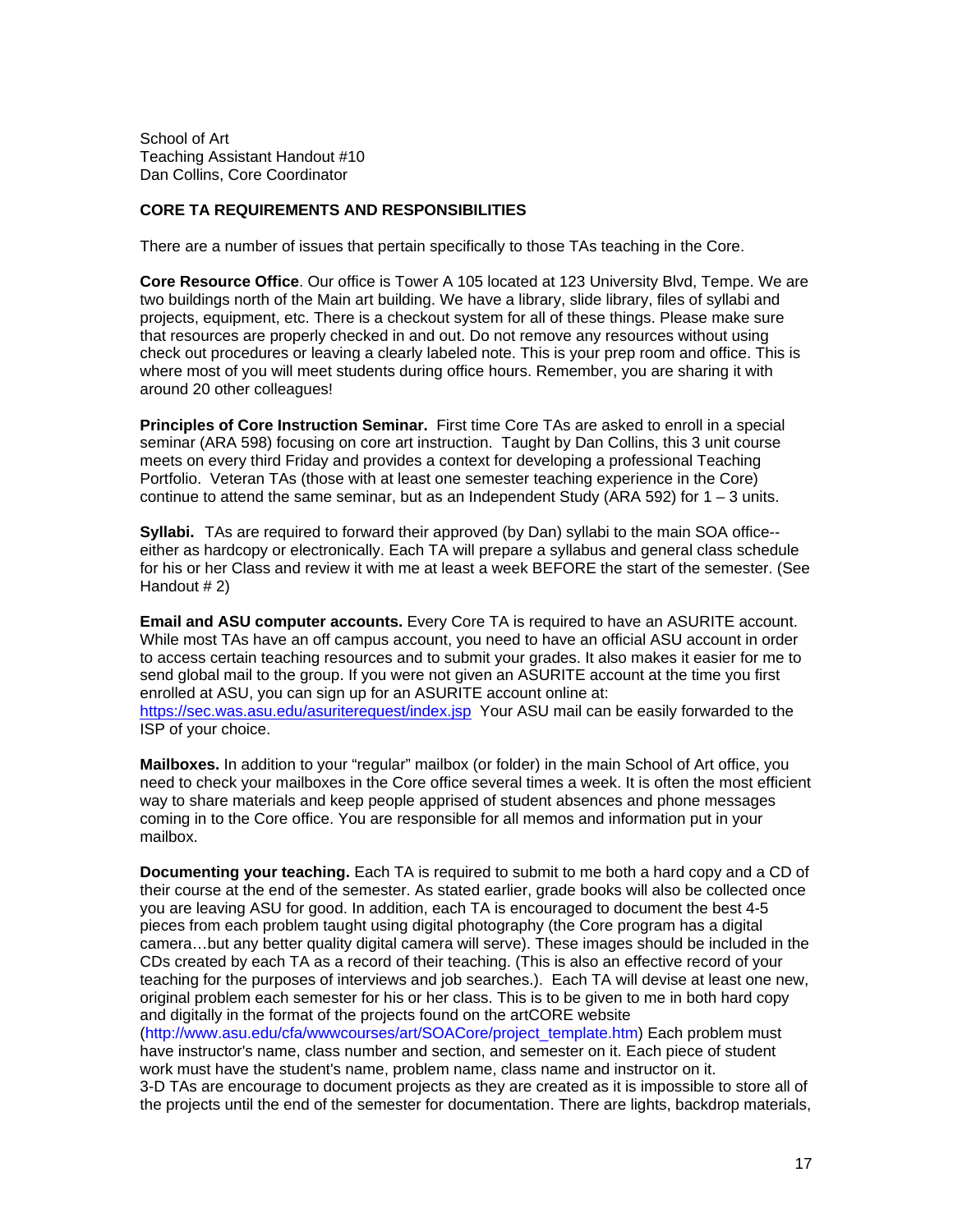and a digital camera in the Core that can be checked out for these purposes. Cameras are also available through AV services on campus.

**Core Exhibitions and Showcases.** Each semester the faculty and TAs in the Core Program are expected to put the best work from their classes in the first floor exhibition case, the "corner Core Gallery," or the "Harry Wood Annex." Dates are scheduled by the Core RA and are on the schedules posted in the Art Office and the Core Office. After the work has hung for a week, the TAs will take the work down and either return it to the students or to the Core Office to be photographed for the collection. The Core RA will set times and manage the logistics of each exhibition, and all TAs are expected to help. This is one of the best ways to share what we do in the Core with the rest of the SOA community.

**Each instructor's body of work should have typed labels with the following information: class name, instructor name, names of students whose work is being exhibited, and a brief description of the problem/exercise/concept being explored.** I prefer to see 3-5 examples of a particular problem that relate together and show several variations or solutions to the problem. I strongly feel that the showcase's purpose, in our case, is not only to show good, strong Foundations work, but also to be a way of communicating among ourselves new concepts and ways of approaching teaching. For TAs, the showcase is often the only way that most faculty will be able to see the work coming out of the Core classes. Therefore, it will behoove you to make a lot of the best work possible visible to the School of Art as a whole.

**TA Contact Information.** Each TA will make sure that I have a complete address, telephone number, and email as well as a schedule which reflects classes being taught, classes being taken, office hours and other jobs. Each of you will have a mailbox and an email account--check them often.

**TA Meetinqs.** All TA's are required to attend TA meetings. We meet approximately once every three weeks on Fridays from 10 – 12 am. Please schedule your work outside of the Core to avoid conflicts with these very important meetings.

**TA Evaluations.** Once each semester, starting at about the fifth or sixth week, you must let me know when you will be conducting a class of particular interest for me to attend. This class will most likely be a time when you are conducting a critique, but it could also be a lecture or demo. During my visit to your class, I will be taking notes that will provide the basis for a follow-up conversation between the two of us. I will base my required evaluation on a combination of factors including your participation in meetings, exhibition of student work, teaching performance, collegiality with other TAs, etc. This process, along with student evaluations and the fulfilling of Core and School of Art requirements, will determine the renewal of your assistantship for the next semester.

#### **MISCELLANEOUS CORE INFORMATION**

**Core Coordinator's Office Hours.** My schedule and office hours will be posted on the door of my office (Tower A 105B) during the first week of school. I will also be in for additional hours early in the semester to help you get started. I am always available to observe or help out in your classes. I would encourage you to attend my classes occasionally. You are always welcome to drop in on my classes.

**Slides and Equipment.** You will be able to check out slides and equipment from the Visual Resource Collection (VRC) in Dixie Gammage Hall. Make sure that you know the rules governing the slide library and adhere to them. You also may check out equipment from the University A/V services in the basement of the old architecture building (immediately north of the main School of Art building). The Core office also has a slide collection that includes examples of past student work, the illustrations from the textbooks, and sets of images on certain topics. Beginning in 2007 all TAs were using (finally) using ONLY digital images for their class lectures. While some create their own Powerpoint presentations and the like, the easiest way to access lecture materials is to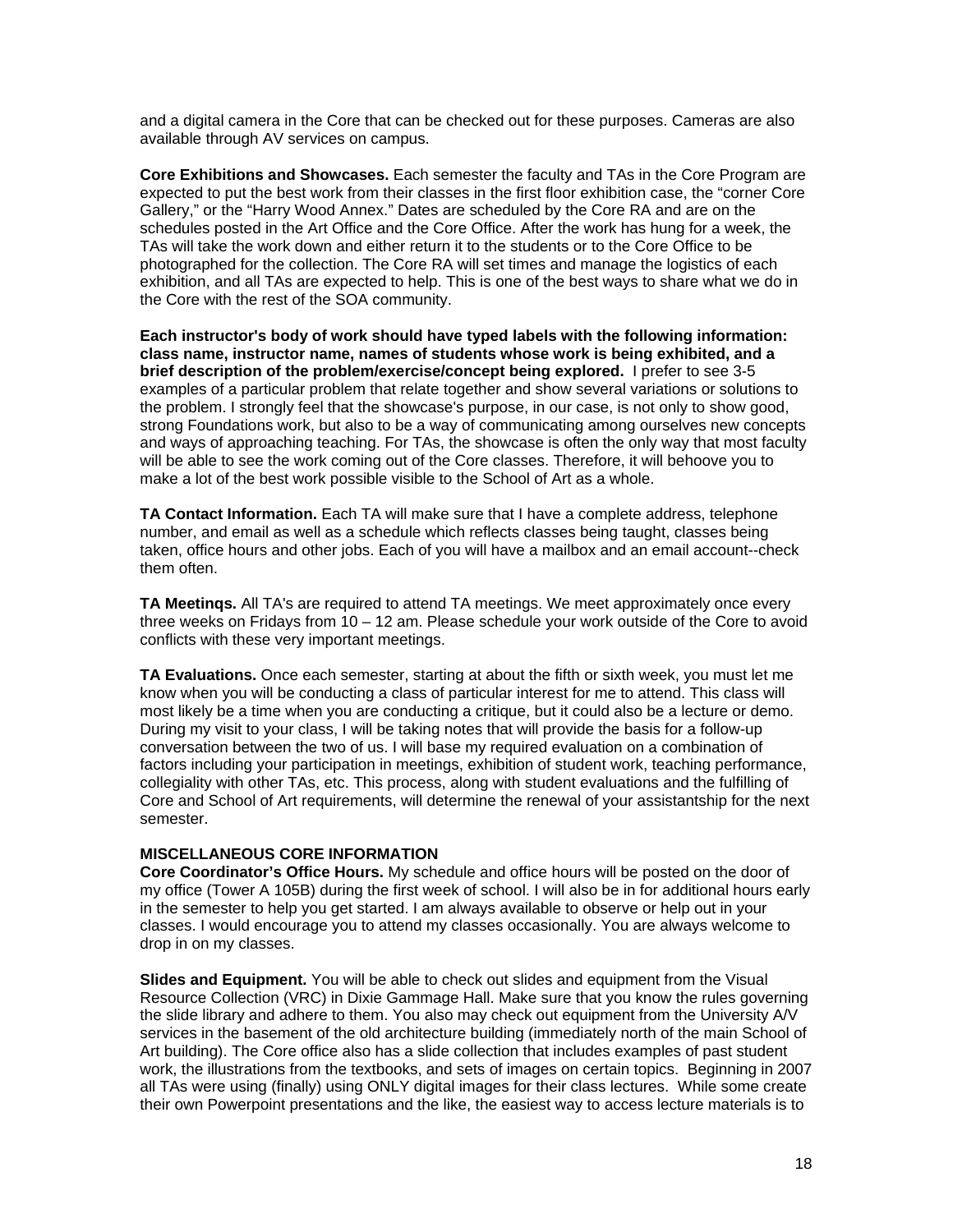use our own artCORE collection on the Madison Digital Image Database (MDID) maintained by the VRC. For more info on MDID, go the following: <http://artslide.fa.asu.edu/mdidinfo.htm> To access the login page go to: <http://mdid.hc.asu.edu/>(See Dan for access code)

**Facilities.** If you have problems with your classroom, please let the Coordinator or Core RA know immediately. Before school starts, the Coordinator will try to check out all the rooms with an eye to equipment, chairs, tables, etc. Please submit your ideas to the Coordinator concerning the purchase of equipment, or ways of making the classrooms more workable.

**Purchasing.** If you have a special project in which you need to purchase something, please see the Coordinator who will budget as much money as possible for your use. Don't purchase anything, however, without talking with the Coordinator first. Generally, we try to make available about \$35 for TAs to purchase supplies, but this is NOT guaranteed.

**Prerequisites.** Core classes no longer have prerequisites. Formerly, Drawing I and 2D were prerequisites for 3D and Color. Due to student scheduling problems, this sequence has been discontinued as a *requiremen*t…however, the sequence is still strongly *recommended*. This does create challenges. It is difficult to conduct certain problems in 3D Design (such as modularity without having considered "patterning" or "tiling" two-dimensionally) and Color (using color to convey depth without having studied "depth cues in 2D). Use pre-tests or other methods to determine the scope and depth of student knowledge so you can determine if certain students need remedial training in certain topics.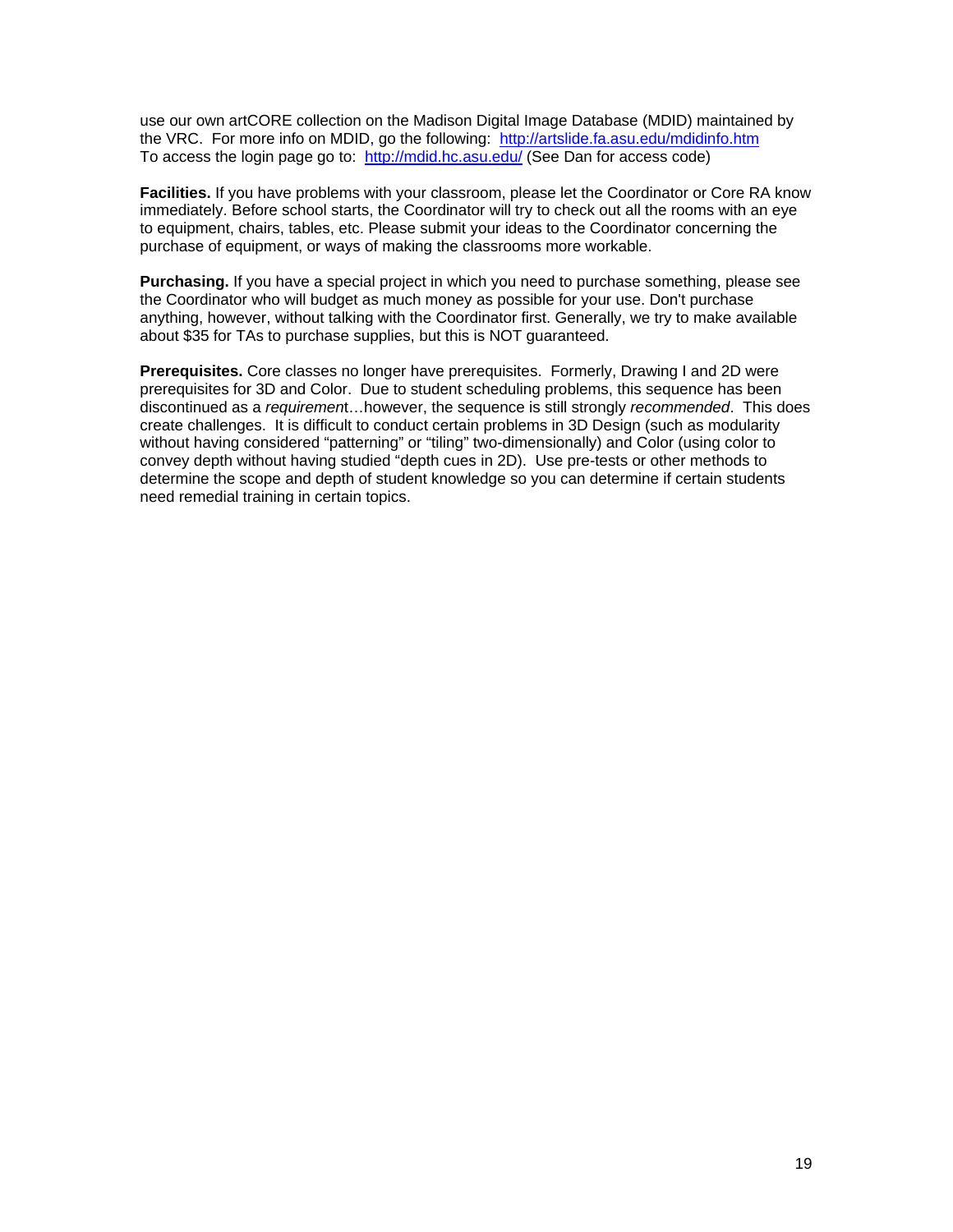School of Art Teaching Assistant Handout #11 Dan Collins, Core Coordinator

#### **Myths About Sexual Harassment**

MYTH: Sexual harassment only happens to women who are provocatively dressed.

FACT: Sexual harassment can happen to anyone, no matter how s/he dresses.

MYTH: If the woman had only said "NO" to the harasser, he would have stopped immediately. FACT: Many harassers are told "NO" repeatedly and it does no good. NO is too often heard as YES.

MYTH: If a woman ignores sexual harassment, it will go away.

FACT: No, it won't. Generally, the harasser is a repeat offender who will not stop on his own. Ignoring it may be seen as assent or encouragement.

MYTH: All men are harassers.

FACT: No, only a few men harass. Usually there is a pattern of harassment: one man harasses a number of women either sequentially or simultaneously, or both.

MYTH: Sexual harassment is harmless. Women who object have no sense of humor.

FACT: Harassment is humiliating and degrading. It undermines school careers and often threatens economic livelihood. No one should have to endure humiliation with a smile. MYTH: Sexual harassment affects only a few people.

FACT: Surveys on campus shows that up to 30 percent of all female college students experience some form of sexual harassment. Some surveys of women in the working world have shown that as many as 70 percent have been sexually harassed in some way.

Sexual harassment is primarily an issue of power, not sex. Perhaps it sounds too legalistic or too remote to be a real factor in a student's life. It may sound like something that can be safely ignored, perhaps until the student reaches the "real" working world. But sexual harassment is an issue on campus that will not go away by being ignored: twenty to thirty percent of all female college students experience some form of sexual harassment (ranging from sexist comments, to direct solicitations for sexual favors, to assault), and two percent of all female students experience direct threats or bribes for sexual favors. Two percent may not sound like much, but that is approximately 125,000 women on campus who have had serious problems with sexual harassment. Unfortunately, no school can claim to be exempt, even those with policies prohibiting sexual harassment. Although some schools have developed pamphlets telling students how to deal with it, most have not.

The above is exerpted from *The Project on the Status and Education of Women Association of American Colleges*, 1818 R. St., NW, Washington, DC 20009. For further information about harassment issues, see ASU's Academic Affairs Policies and Procedures Manual at: <http://www.asu.edu/aad/manuals/acd/acd402.html>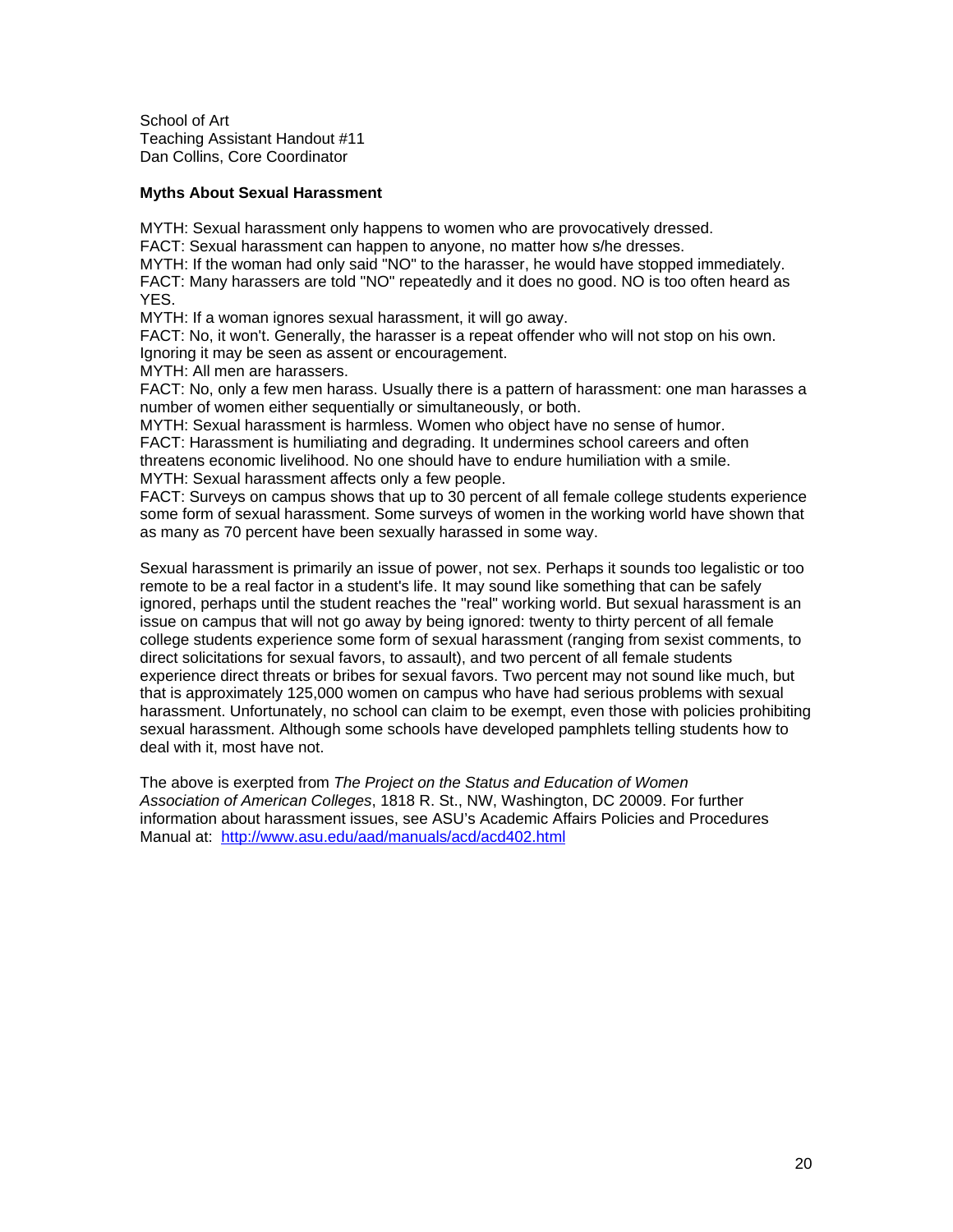School of Art Teaching Assistant Handout #12 Dan Collins, Core Coordinator

#### **STUDENT RESOURCES**

#### **Affirmative Action**

**Office of Equal Opportunity/Affirmative Action** is responsible for employment monitoring, discrimination complaint resolution, workshops/training programs and the affirmative Action Plan. Phone: 965-5057, Location: ADM B171.

## **Behavioral & Bureaucratic Concerns**

**CFA Undergraduate Student Academic** Services deals with course registration issues, academic advising concerns, and is a resource for scheduling and helping with disruptive student. Phone: 965-4495, Location: Dixie Gammage Hall (GHALL) 127. **Student Life** handles student conduct complaints and also is the referral point for students who must leave campus for emergencies. Phone: 965-6547, Location: SSV 263.

#### **Health Resources**

**Counseling and Consultation** (C&C) provides confidential psychological and career counseling services for all ASU students. Phone 965-6146, Location: SSV 334.

**The Employee Assistance Program** offers assessment, counseling, referrals and consultation for faculty and staff. Phone: 965-2271, Location: Towers 101 (525 S. Forest Ave.)

**Student Health Services** provides OutPatient Health Care and Wellness Services for students. General Medical Care: Call 965-3349 to schedule a medical appointment.

**Mental Health Services**: Call 965-4726 to schedule an appointment with a mental health care Provider.

#### **Safety**

**artCORE Safety Website:** <http://www.asu.edu/cfa/wwwcourses/art/SOACore/safety.htm> **Police Services**, ASU Department of Public Safety has police jurisdiction over the campus. Phone: 965-3456. For emergencies, call 911.

**Safety Escort Services** is a free volunteer service, which provides a one- or two-person escort between campus locations to ASU affiliates and campus visitors. Electric carts are generally provided when need dictates. Phone: 965-1515. Hours of operation: Sun -Th 6:30 am - Midnight.

#### **Tutoring Resources**

**Disability Resources for Students** (DRS) facilitates equal access to educational and cocurricular programs, campus activities, career exploration, and employment opportunities for qualified ASU students with disabilities. Phone: 965-1234, Location: MCENT 143.

**The Learning Resource Center** (LRC) provides ASU students with tutoring in over 110 courses. Phone: 965-6658, Location: SSV 394.

**Math Tutor Center** provides walk-in math tutoring. This service is primarily for students in lower level classes. Location: UASB 200.

**Writing Center** provides one-on-one tutoring for any writing-intensive subject. The Writing Center Hub is in the Language and Literature Building LL-B302. For more information about the Writing Center programs or satellite locations, call 965-4272.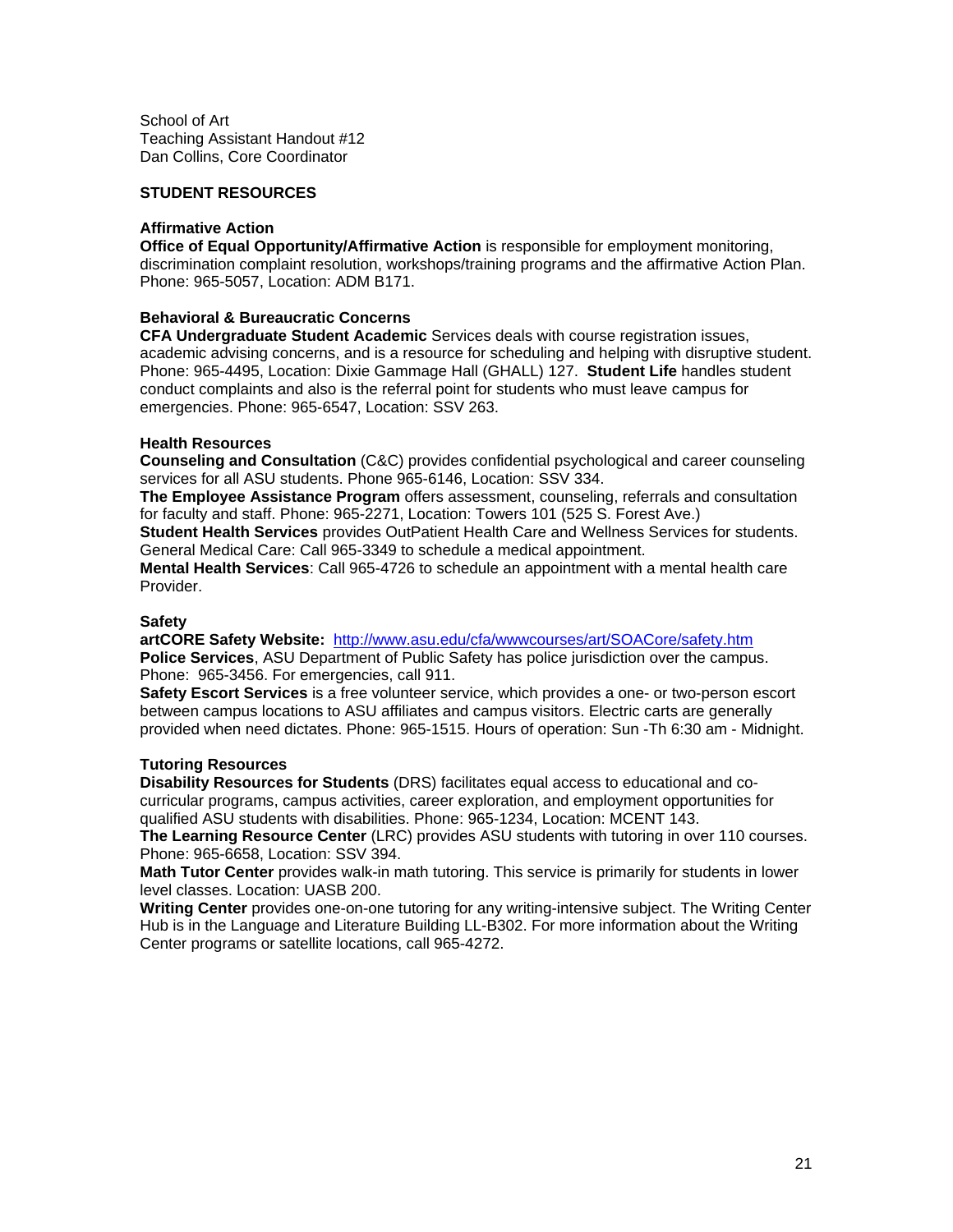School of Art Teaching Assistant Handout #13 Dan Collins, Core Coordinator

## **INFORMATION TECHNOLOGY MEDIA SERVICES**

Location: College of Design South Building, Room 4 (CDS4), Monday-Friday, 8am-5pm Phone: 965-3342

## **Equipment Check-out procedures**

## **All ASU Students**

- **1. ASU Sun Card**
- **2. Need to hand in an "Authorization Form" to reserve equipment**
- **3. Students can check out equipment only after the form has been confirmed with the professor.**
- The following equipment is available:

 Slide projector, dissolve unit, slide tray Overhead projector Video camera, tripod (24 hour check-out) Digital camera (24 hour check-out) 16mm projector Screen -portable Cassette recorder Mjcrophone, microphone systems, speaker, floor stand, table stand Extension cord, miscellaneous adapters and cables Tungsten lights, light kit (Architecture Students Only) **ASU Faculty, Staff, TAs, GAs** 

**1. ASU Sun Card** 

#### **2. Temporary Staff ID Card for TAs and GAs**

 All equipment that students can reserve Video projector (24 hour check-out) TV /VCR combination unit VCR 's (24 hour check-out) PAL European Format VCR Macintosh G3 notebook, Mac 165C notebook (24 hour check-out) Dell PC laptop (24 hour check-out) CD ROM, Zip drive, Air mouse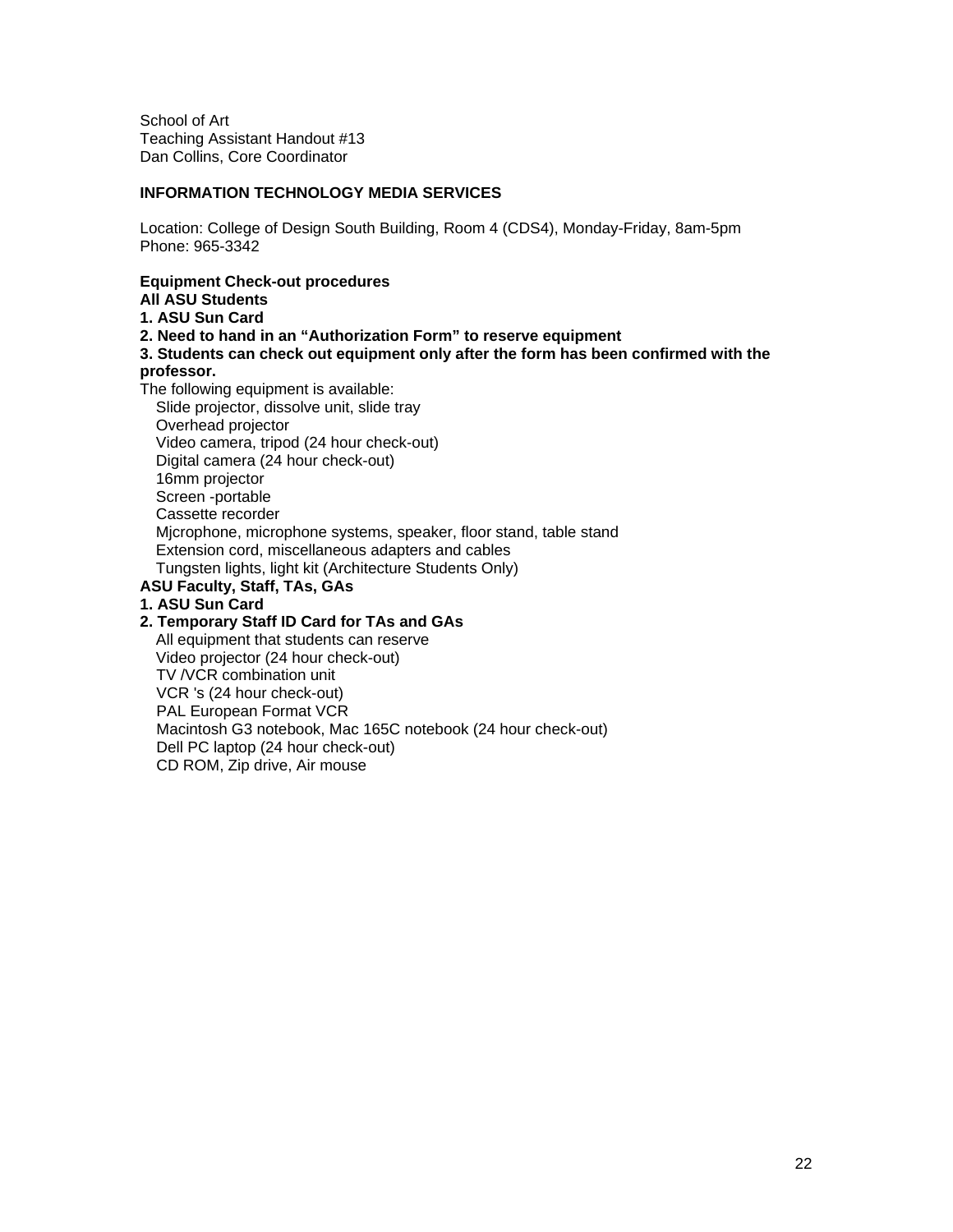School of Art Teaching Assistant Handout #14 Dan Collins, Core Coordinator

# **SCHOOL OF ART INSTALLATION PROPOSAL FORM**

| this form:                                 |                                                                                              | Project Description. Include the specific location, size and theme. You must attach images to                                                                                                                                       |  |
|--------------------------------------------|----------------------------------------------------------------------------------------------|-------------------------------------------------------------------------------------------------------------------------------------------------------------------------------------------------------------------------------------|--|
|                                            |                                                                                              | <u> 1989 - Johann Barn, mars ann an t-Amhainn an t-Amhainn an t-Amhainn an t-Amhainn an t-Amhainn an t-Amhainn an </u>                                                                                                              |  |
|                                            |                                                                                              | <u> 1989 - Johann Stoff, deutscher Stoff, der Stoff, der Stoff, der Stoff, der Stoff, der Stoff, der Stoff, der S</u>                                                                                                               |  |
|                                            |                                                                                              | List three date choice requests and the requested duration of the installation. Include the name of<br>the individual(s) responsible for removing and the date and time the project will be removed:                                |  |
|                                            |                                                                                              | 1st Date________________________2nd Date__________________________3rd Date_________________________                                                                                                                                 |  |
| Participants:<br>Name/Telephone/Major/Year |                                                                                              |                                                                                                                                                                                                                                     |  |
|                                            |                                                                                              |                                                                                                                                                                                                                                     |  |
|                                            |                                                                                              |                                                                                                                                                                                                                                     |  |
|                                            |                                                                                              | Faculty advisor's name and signature <b>Example 2018</b> The contract of the series of the contract of the contract of the contract of the contract of the contract of the contract of the contract of the contract of the contract |  |
|                                            |                                                                                              |                                                                                                                                                                                                                                     |  |
|                                            |                                                                                              |                                                                                                                                                                                                                                     |  |
|                                            |                                                                                              |                                                                                                                                                                                                                                     |  |
|                                            | Director of the School of Art (signature): [2010] Director of the School of Art (signature): | Date_____________                                                                                                                                                                                                                   |  |
|                                            | Facilities management (authorized signature):___________________________________             | Date_____________                                                                                                                                                                                                                   |  |

NOTE: It is the responsibility of the student(s) proposing the exhibit to verify approval of the installation with their faculty sponsor. **The installation is not officially approved until the director of the School of Art has signed this form.** Students must have approval PRIOR to installing the piece and are responsible for disposal of materials and clean up of the location.

Art:OfficeAdmin:SOA Installation Request Form REVISED: 2/29/00